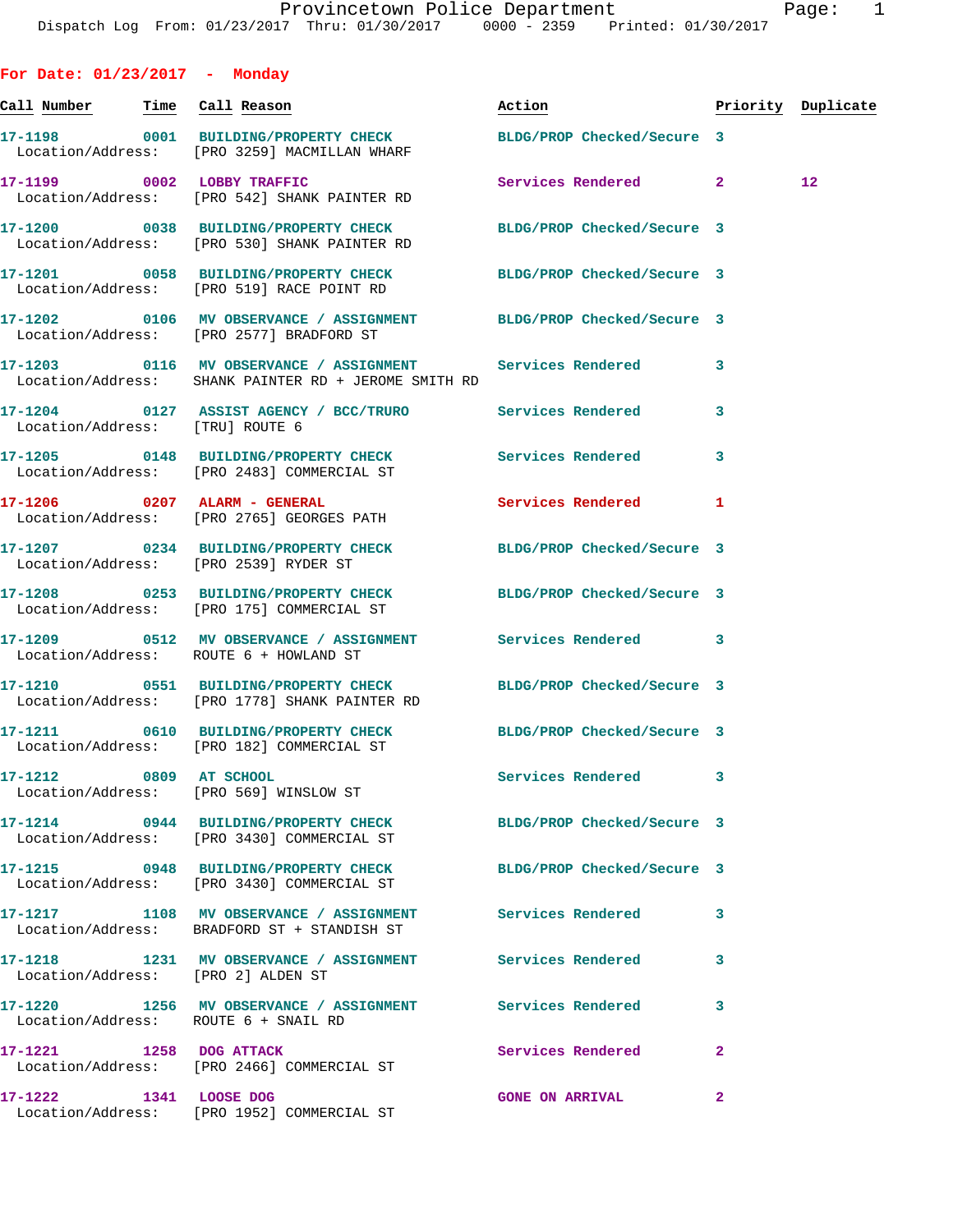|                                  | Dispatch Log From: 01/23/2017 Thru: 01/30/2017 0000 - 2359 Printed: 01/30/2017                                   | Provincetown Police Department    | Page: 2 |
|----------------------------------|------------------------------------------------------------------------------------------------------------------|-----------------------------------|---------|
|                                  | 17-1224 1641 BUILDING/PROPERTY CHECK BLDG/PROP Checked/Secure 3<br>Location/Address: [PRO 1778] SHANK PAINTER RD |                                   |         |
|                                  | 17-1225 1812 PARK, WALK & TALK 3 Services Rendered 2<br>Location/Address: [PRO 105] COMMERCIAL ST                |                                   |         |
|                                  | 17-1226 1922 BUILDING/PROPERTY CHECK BLDG/PROP Checked/Secure 3<br>Location/Address: [PRO 519] RACE POINT RD     |                                   |         |
|                                  | 17-1227 1938 BUILDING/PROPERTY CHECK BLDG/PROP Checked/Secure 3<br>Location/Address: [PRO 3259] MACMILLAN WHARF  |                                   |         |
|                                  | 17-1228 2125 COMMERCIAL BURGLAR<br>Location/Address: [PRO 3165] RACE POINT RD                                    | False Alarm Weather (No 1         |         |
|                                  | 17-1229 2332 BUILDING/PROPERTY CHECK BLDG/PROP Checked/Secure 3<br>Location/Address: [PRO 3259] MACMILLAN WHARF  |                                   |         |
| For Date: $01/24/2017$ - Tuesday |                                                                                                                  |                                   |         |
|                                  | 17-1230 0001 BUILDING/PROPERTY CHECK BLDG/PROP Checked/Secure 3<br>Location/Address: [PRO 2490] PROVINCELANDS RD |                                   |         |
|                                  | 17-1231 0002 LOBBY TRAFFIC<br>Location/Address: [PRO 542] SHANK PAINTER RD                                       | Services Rendered 2               | 16      |
|                                  | 17-1232 0010 BUILDING/PROPERTY CHECK Services Rendered 3<br>Location/Address: [PRO 3259] MACMILLAN WHARF         |                                   |         |
|                                  | 17-1233 0043 BUILDING/PROPERTY CHECK BLDG/PROP Checked/Secure 3<br>Location/Address: [PRO 357] COMMERCIAL ST     |                                   |         |
|                                  | 17-1234 0044 BUILDING/PROPERTY CHECK<br>Location/Address: [PRO 2559] COMMERCIAL ST                               | BLDG/PROP Checked/Secure 3        |         |
|                                  | 17-1235 0138 BUILDING/PROPERTY CHECK BLDG/PROP Checked/Secure 3<br>Location/Address: [PRO 444] HIGH POLE HILL    |                                   |         |
|                                  | 17-1236 0138 MV OBSERVANCE / ASSIGNMENT No Action Required 3<br>Location/Address: [PRO 2577] BRADFORD ST         |                                   |         |
|                                  | 17-1237 0203 MV OBSERVANCE / ASSIGNMENT<br>Location/Address: HOWLAND ST + BRADFORD ST                            | Services Rendered 3               |         |
|                                  | 17-1238 0434 BUILDING/PROPERTY CHECK Services Rendered 3<br>Location/Address: [PRO 3259] MACMILLAN WHARF         |                                   |         |
|                                  | 17-1239 0450 BUILDING/PROPERTY CHECK<br>Location/Address: [PRO 440] HARRY KEMP WAY                               | BLDG/PROP Checked/Secure 3        |         |
|                                  | 17-1240 0533 ALARM - GENERAL<br>Location/Address: [PRO 525] COMMERCIAL ST                                        | Services Rendered 1               |         |
| 17-1241 0641 WIRES DOWN          | Location/Address: BRADFORD ST + NICKERSON ST                                                                     | Taken/Referred to Other 2         |         |
|                                  | 17-1242 0654 ALARM - FIRE<br>Location/Address: [PRO 106] COMMERCIAL ST                                           | Services Rendered<br>$\mathbf{1}$ |         |
|                                  | 17-1243 0728 BUILDING/PROPERTY CHECK Services Rendered 3<br>Location/Address: [PRO 3259] MACMILLAN WHARF         |                                   |         |
|                                  | 17-1244 0731 BUILDING/PROPERTY CHECK<br>Location/Address: [PRO 2483] COMMERCIAL ST                               | Services Rendered<br>3            |         |
|                                  | 17-1246 0813 BUILDING/PROPERTY CHECK Services Rendered 3<br>Location/Address: [PRO 564] BAYBERRY AVE             |                                   |         |
|                                  | 17-1245 0814 SERVICE CALL/SCHOOL 5ervices Rendered 3<br>Location/Address: [PRO 569] WINSLOW ST                   |                                   |         |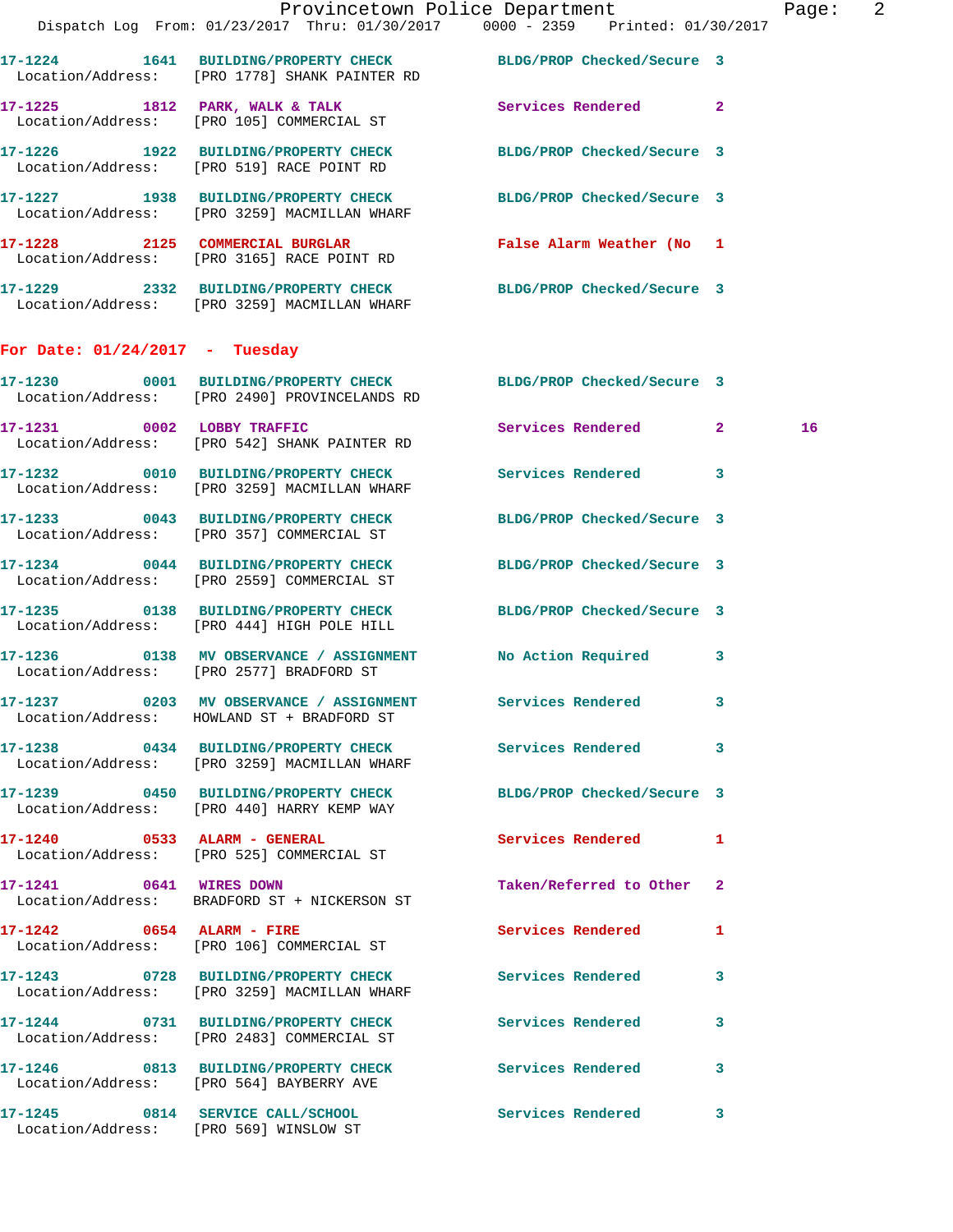|                                      | 17-1247 0822 BUILDING/PROPERTY CHECK Services Rendered<br>Location/Address: [PRO 2490] PROVINCELANDS RD |                            | 3              |   |
|--------------------------------------|---------------------------------------------------------------------------------------------------------|----------------------------|----------------|---|
|                                      | 17-1248 0842 ALARM - GENERAL<br>Location/Address: [PRO 269] COMMERCIAL ST                               | Services Rendered          | 1              |   |
| Location/Address: [PRO 4048] ROUTE 6 | 17-1249 0846 MV OBSERVANCE / ASSIGNMENT Services Rendered                                               |                            | 3              |   |
|                                      | 17-1250 0918 ALARM - GENERAL<br>Location/Address: [PRO 186] COMMERCIAL ST                               | <b>Services Rendered</b>   | 1              |   |
| Location/Address: [PRO 2519] ROUTE 6 | 17-1251 1002 MV OBSERVANCE / ASSIGNMENT Services Rendered                                               |                            | 3              |   |
|                                      | 17-1252 1032 BUILDING/PROPERTY CHECK<br>Location/Address: [PRO 2898] JEROME SMITH RD                    | Services Rendered          | 3              |   |
|                                      | 17-1253 1041 BUILDING/PROPERTY CHECK<br>Location/Address: [PRO 2206] COMMERCIAL ST                      | Services Rendered          | 3              |   |
|                                      | 17-1257 1053 SERVICE CALL/WINDOW<br>Location/Address: [PRO 1189] COMMERCIAL ST                          | <b>Services Rendered</b>   | 3              |   |
|                                      | 17-1254 1107 ALARM - GENERAL<br>Location/Address: [PRO 94] BRADFORD ST                                  | <b>Services Rendered</b>   | 1              |   |
| Location/Address: [PRO 2521] ROUTE 6 | 17-1255 1107 MV OBSERVANCE / ASSIGNMENT Services Rendered                                               |                            | 3              |   |
|                                      | 17-1256    1142    ALARM - GENERAL<br>Location/Address: [PRO 2989] COMMERCIAL ST                        | No Action Required         | 1              |   |
|                                      | 17-1258 1159 MV OBSERVANCE / ASSIGNMENT Services Rendered<br>Location/Address: [PRO 106] COMMERCIAL ST  |                            | 3              |   |
|                                      | 17-1259 1214 MV OBSERVANCE / ASSIGNMENT Services Rendered<br>Location/Address: [PRO 3430] COMMERCIAL ST |                            | 3              |   |
|                                      | 17-1260 1220 LARCENY / FORGERY / FRAUD SPOKEN TO<br>Location/Address: [PRO 1251] SEASHORE PARK DR       |                            | $\mathbf{2}$   |   |
|                                      | 17-1261 1323 HAZARDS<br>Location/Address: [PRO 2489] BRADFORD ST                                        | Removed Hazard             | $\mathbf{2}$   |   |
|                                      | 17-1262 1348 FIRE, OTHER<br>Location/Address: [PRO 444] HIGH POLE HILL                                  | Taken/Referred to Other 1  |                |   |
|                                      | 17-1263 1407 HAZARDS/SMOKE AND NOISE Services Rendered<br>Location/Address: [PRO 2554] COMMERCIAL ST    |                            | 2 <sup>1</sup> | 1 |
| 17-1264 1416 COMPLAINT               | Location/Address: [PRO 442] HARRY KEMP WAY                                                              | Services Rendered          | 3              |   |
|                                      | 17-1265 1602 SUSPICIOUS ACTIVITY<br>Location/Address: [PRO 3961] BRADFORD ST                            | Services Rendered          | $\mathbf{2}$   |   |
|                                      | $17-1267$ 1637 PARK, WALK & TALK<br>Location/Address: [PRO 105] COMMERCIAL ST                           | <b>Services Rendered</b>   | $\overline{a}$ |   |
|                                      | $17 - 1266$ 1638 PARK, WALK & TALK<br>Location/Address: [PRO 204] COMMERCIAL ST                         | Services Rendered          | $\mathbf{2}$   |   |
|                                      | 17-1268 1826 WELL-BEING CONCERN<br>Location/Address: [PRO 1219] WILLOW DR                               | BLD/PROP CHECKED UNSECUR 3 |                |   |
|                                      | 17-1269 1950 PARK, WALK & TALK<br>Location/Address: [PRO 3033] COMMERCIAL ST                            | Services Rendered          | $\overline{a}$ |   |
|                                      |                                                                                                         |                            | 3              |   |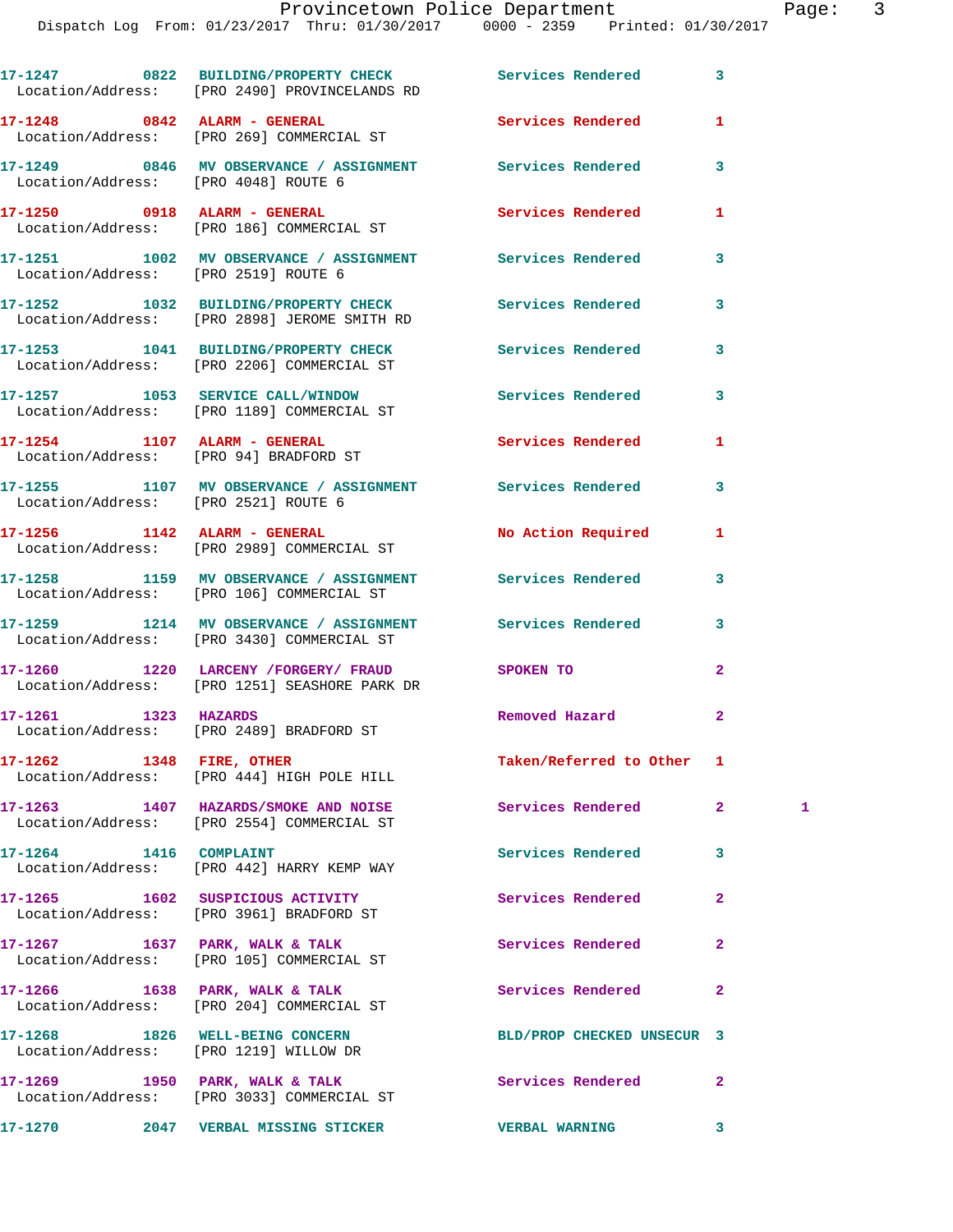|                                        |                                                                                                                 | Provincetown Police Department<br>Dispatch Log From: 01/23/2017 Thru: 01/30/2017 0000 - 2359 Printed: 01/30/2017 | Page:  4 |
|----------------------------------------|-----------------------------------------------------------------------------------------------------------------|------------------------------------------------------------------------------------------------------------------|----------|
|                                        | Location/Address: [PRO 146] COMMERCIAL ST                                                                       |                                                                                                                  |          |
|                                        | 17-1271 2134 BUILDING/PROPERTY CHECK Services Rendered 3<br>Location/Address: [PRO 2483] COMMERCIAL ST          |                                                                                                                  |          |
|                                        | 17-1272 2338 BUILDING/PROPERTY CHECK Services Rendered 3<br>Location/Address: [PRO 3163] WINTHROP ST            |                                                                                                                  |          |
| Location/Address: [PRO 94] BRADFORD ST | 17-1273 2349 MV OBSERVANCE / ASSIGNMENT Services Rendered 3                                                     |                                                                                                                  |          |
|                                        | 17-1274 2357 MV OBSERVANCE / ASSIGNMENT No Action Required 3<br>Location/Address: HOWLAND ST + BRADFORD ST      |                                                                                                                  |          |
| For Date: $01/25/2017$ - Wednesday     |                                                                                                                 |                                                                                                                  |          |
|                                        | 17-1275 0002 LOBBY TRAFFIC<br>Location/Address: [PRO 542] SHANK PAINTER RD                                      | Services Rendered 2                                                                                              | 14       |
|                                        | 17-1276 0036 BUILDING/PROPERTY CHECK BLDG/PROP Checked/Secure 3<br>Location/Address: [PRO 1780] JOHNSON ST      |                                                                                                                  |          |
|                                        | 17-1277 0039 BUILDING/PROPERTY CHECK BLDG/PROP Checked/Secure 3<br>Location/Address: [PRO 3430] COMMERCIAL ST   |                                                                                                                  |          |
|                                        | 17-1278 0043 BUILDING/PROPERTY CHECK BLDG/PROP Checked/Secure 3<br>Location/Address: [PRO 554] TREMONT ST       |                                                                                                                  |          |
|                                        | 17-1279 0117 BUILDING/PROPERTY CHECK Services Rendered 3<br>Location/Address: [PRO 433] RYDER ST EXT            |                                                                                                                  |          |
| Location/Address: [PRO 37] BRADFORD ST | 17-1280 0129 MV OBSERVANCE / ASSIGNMENT Services Rendered 3                                                     |                                                                                                                  |          |
|                                        | 17-1281 0223 BUILDING/PROPERTY CHECK BLDG/PROP Checked/Secure 3<br>Location/Address: [PRO 2500] COMMERCIAL ST   |                                                                                                                  |          |
|                                        | 17-1282 0227 BUILDING/PROPERTY CHECK BLDG/PROP Checked/Secure 3<br>Location/Address: [PRO 3259] MACMILLAN WHARF |                                                                                                                  |          |
|                                        | 17-1283 0234 BUILDING/PROPERTY CHECK Services Rendered 3<br>Location/Address: [PRO 2977] COMMERCIAL ST          |                                                                                                                  |          |
|                                        | 17-1284 0311 BUILDING/PROPERTY CHECK Services Rendered 3<br>Location/Address: [PRO 2490] PROVINCELANDS RD       |                                                                                                                  |          |
|                                        | 17-1285 0320 BUILDING/PROPERTY CHECK BLDG/PROP Checked/Secure 3<br>Location/Address: [PRO 516] RACE POINT RD    |                                                                                                                  |          |
|                                        | 17-1286 0335 BUILDING/PROPERTY CHECK Services Rendered 3<br>Location/Address: [PRO 2499] RACE POINT RD          |                                                                                                                  |          |
|                                        | 17-1287 0505 BUILDING/PROPERTY CHECK BLDG/PROP Checked/Secure 3<br>Location/Address: [PRO 1886] BRADFORD ST     |                                                                                                                  |          |
|                                        | 17-1288 0514 MV OBSERVANCE / ASSIGNMENT Services Rendered 3<br>Location/Address: [PRO 3430] COMMERCIAL ST       |                                                                                                                  |          |
|                                        | 17-1289 0542 TTY TEST CALL<br>Location/Address: [PRO 542] SHANK PAINTER RD                                      | Services Rendered 1                                                                                              |          |
|                                        | 17-1290 0553 BUILDING/PROPERTY CHECK BLDG/PROP Checked/Secure 3<br>Location/Address: [PRO 2898] JEROME SMITH RD |                                                                                                                  |          |
| Location/Address: [PRO 521] ROUTE 6    | 17-1292 0601 BUILDING/PROPERTY CHECK Services Rendered 3                                                        |                                                                                                                  |          |
|                                        | 17-1291 0602 BUILDING/PROPERTY CHECK BLDG/PROP Checked/Secure 3<br>Location/Address: [PRO 2539] RYDER ST EXT    |                                                                                                                  |          |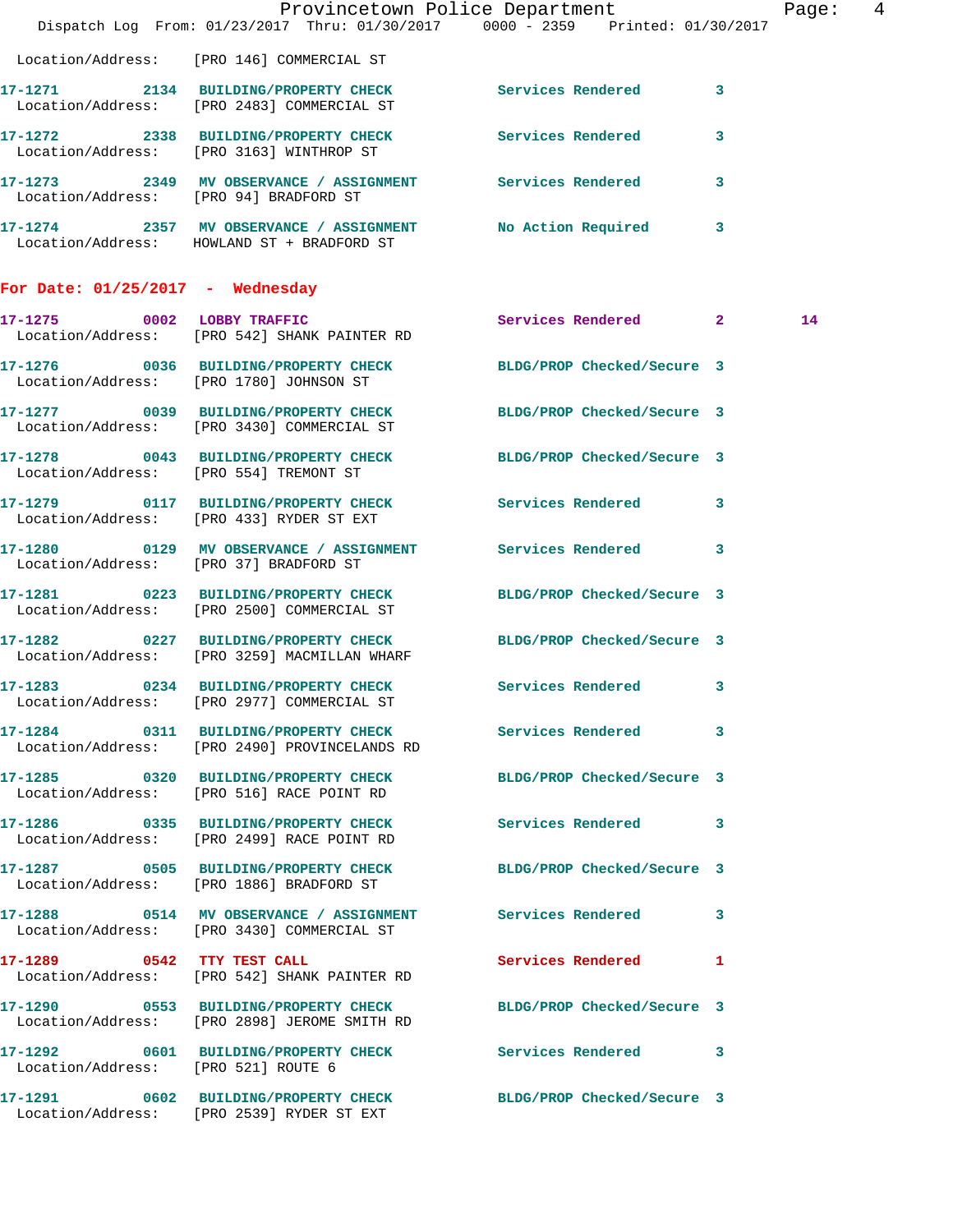|                                      | Provincetown Police Department The Page: 5<br>Dispatch Log From: 01/23/2017 Thru: 01/30/2017 0000 - 2359 Printed: 01/30/2017 |                     |                |  |
|--------------------------------------|------------------------------------------------------------------------------------------------------------------------------|---------------------|----------------|--|
|                                      |                                                                                                                              |                     |                |  |
|                                      | 17-1294 0615 MV OBSERVANCE / ASSIGNMENT No Action Required 3<br>Location/Address: SHANK PAINTER RD + JEROME SMITH RD         |                     |                |  |
|                                      |                                                                                                                              |                     | $\mathbf{2}$   |  |
|                                      | 17-1296      0747   ALARM - GENERAL             Services Rendered<br>Location/Address:    [PRO 269] COMMERCIAL ST            |                     | 1              |  |
|                                      | 17-1297 0819 SERVICE CALL/SCHOOL Services Rendered 3<br>Location/Address: [PRO 569] WINSLOW ST                               |                     |                |  |
| Location/Address: [PRO 2521] ROUTE 6 | 17-1298 0828 MV OBSERVANCE / ASSIGNMENT Services Rendered                                                                    |                     | 3              |  |
|                                      | 17-1299 0840 ASSIST AGENCY / MUTUAL AID Services Rendered 3<br>Location/Address: [PRO 2761] COTTAGE ST                       |                     |                |  |
| Location/Address: [PRO 2] ALDEN ST   | 17-1300 0842 FOLLOW UP                                                                                                       | SPOKEN TO           | $\mathbf{2}$   |  |
|                                      | 17-1301 0852 MV OBSERVANCE / ASSIGNMENT Services Rendered 3<br>Location/Address: [PRO 3430] COMMERCIAL ST                    |                     |                |  |
|                                      | 17-1302 0906 BUILDING/PROPERTY CHECK Services Rendered<br>Location/Address: [PRO 2483] COMMERCIAL ST                         |                     | 3              |  |
|                                      | 17-1303 0954 BUILDING/PROPERTY CHECK BLDG/PROP Checked/Secure 3<br>Location/Address: [PRO 3287] ROUTE 6                      |                     |                |  |
| Location/Address: SHANK PAINTER RD   | 17-1304 0955 FOLLOW UP                                                                                                       | Services Rendered   | $\mathbf{2}$   |  |
|                                      | 17-1305 1008 BUILDING/PROPERTY CHECK Services Rendered 3<br>Location/Address: [PRO 2194] COMMERCIAL ST                       |                     |                |  |
|                                      | 17-1306 1014 FOLLOW UP<br>Location/Address: [PRO 336] COMMERCIAL ST                                                          | Services Rendered   | $\mathbf{2}$   |  |
|                                      | 17-1307 1049 BUILDING/PROPERTY CHECK<br>Location/Address: [PRO 3430] COMMERCIAL ST                                           | Services Rendered   |                |  |
|                                      | 17-1308 1109 MV OBSERVANCE / ASSIGNMENT Services Rendered<br>Location/Address: [PRO 106] COMMERCIAL ST                       |                     | 3              |  |
| 17-1309 1141 FOLLOW UP               | Location/Address: [PRO 542] SHANK PAINTER RD                                                                                 | Services Rendered   | $\mathbf{2}$   |  |
|                                      | 17-1311 1332 ALARM - GENERAL<br>Location/Address: [PRO 1587] PEARL ST                                                        | Services Rendered   | 1              |  |
| 17-1312 1333 FOLLOW UP               | Location/Address: [PRO 542] SHANK PAINTER RD                                                                                 | Services Rendered   | $\overline{2}$ |  |
| Location/Address: [PRO 2513] ROUTE 6 | 17-1313 1350 MV OBSERVANCE / ASSIGNMENT Services Rendered                                                                    |                     | 3              |  |
|                                      | 17-1314 1352 MV OBSERVANCE / ASSIGNMENT Services Rendered<br>Location/Address: [PRO 4030] STABLE PATH                        |                     | 3              |  |
| Location/Address: [PRO 2580] ROUTE 6 | 17-1316 1403 BUILDING/PROPERTY CHECK BLDG/PROP Checked/Secure 3                                                              |                     |                |  |
| 17-1315 1412 SERVICE CALL            | Location/Address: [PRO 3277] SANDY HILL LN                                                                                   | Services Rendered 3 |                |  |
|                                      | $17-1317$ 1541 PARK, WALK & TALK                                                                                             | Services Rendered   | $\mathbf{2}$   |  |

Location/Address: [PRO 105] COMMERCIAL ST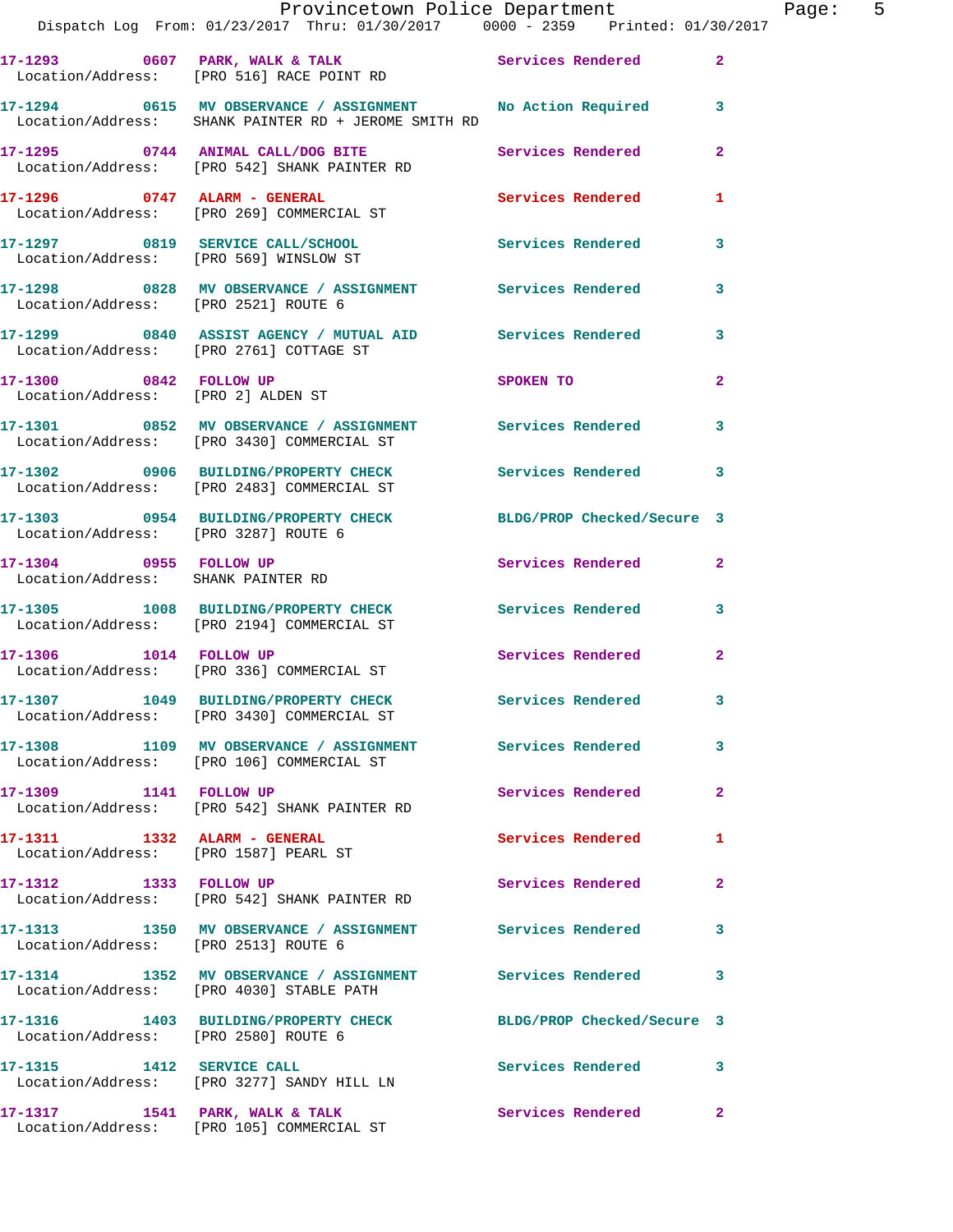Dispatch Log From: 01/23/2017 Thru: 01/30/2017 0000 - 2359 Printed: 01/30/2017

|                                     | 17-1318 1639 MV OBSERVANCE / ASSIGNMENT Services Rendered<br>Location/Address: [PRO 525] COMMERCIAL ST          |                            | 3            |    |
|-------------------------------------|-----------------------------------------------------------------------------------------------------------------|----------------------------|--------------|----|
| Location/Address: [PRO 521] ROUTE 6 | 17-1319 1707 BUILDING/PROPERTY CHECK BLDG/PROP Checked/Secure 3                                                 |                            |              |    |
|                                     | 17-1320 1732 BUILDING/PROPERTY CHECK BLDG/PROP Checked/Secure 3<br>Location/Address: [PRO 3259] MACMILLAN WHARF |                            |              |    |
| 17-1321 1819 LOOSE DOG              | Location/Address: [PRO 3287] ROUTE 6                                                                            | Services Rendered          | $\mathbf{2}$ |    |
|                                     | 17-1322 1852 THREATS<br>Location/Address: [PRO 724] BRADFORD ST                                                 | Services Rendered          | $\mathbf{2}$ |    |
|                                     | 17-1323 1855 BUILDING/PROPERTY CHECK BLDG/PROP Checked/Secure 3<br>Location/Address: [PRO 106] COMMERCIAL ST    |                            |              |    |
| Refer To Accident: 17-6-AC          | 17-1324 1921 PARKED MV HIT & RUN Services Rendered 2<br>Location/Address: [PRO 3296] SHANK PAINTER RD           |                            |              |    |
|                                     | 17-1326 2039 BUILDING/PROPERTY CHECK BLDG/PROP Checked/Secure 3<br>Location/Address: [PRO 519] RACE POINT RD    |                            |              |    |
|                                     | 17-1325 2043 BUILDING/PROPERTY CHECK<br>Location/Address: [PRO 2977] COMMERCIAL ST                              | BLDG/PROP Checked/Secure 3 |              |    |
|                                     | 17-1327 2056 BUILDING/PROPERTY CHECK<br>Location/Address: [PRO 1778] SHANK PAINTER RD                           | BLDG/PROP Checked/Secure 3 |              |    |
|                                     | 17-1329 2107 FALL/RESCUE<br>Location/Address: [PRO 658] MOZART AVE                                              | Transported to Hospital 1  |              |    |
|                                     | 17-1330 2115 BUILDING/PROPERTY CHECK BLDG/PROP Checked/Secure 3<br>Location/Address: [PRO 175] COMMERCIAL ST    |                            |              |    |
|                                     | 17-1331 2119 BUILDING/PROPERTY CHECK BLDG/PROP Checked/Secure 3<br>Location/Address: [PRO 182] COMMERCIAL ST    |                            |              |    |
|                                     | 17-1333 2141 BUILDING/PROPERTY CHECK BLDG/PROP Checked/Secure 3<br>Location/Address: [PRO 530] SHANK PAINTER RD |                            |              |    |
|                                     | 17-1334 2204 BUILDING/PROPERTY CHECK BLDG/PROP Checked/Secure 3<br>Location/Address: [PRO 2493] BRADFORD ST     |                            |              |    |
|                                     | 17-1335 2253 ALARM - GENERAL Services Rendered 1<br>Location/Address: [PRO 505] PEARL ST                        |                            |              |    |
| For Date: $01/26/2017$ - Thursday   |                                                                                                                 |                            |              |    |
|                                     | 17-1336 0001 BUILDING/PROPERTY CHECK BLDG/PROP Checked/Secure 3<br>Location/Address: [PRO 3259] MACMILLAN WHARF |                            |              |    |
|                                     | 17-1337 0002 LOBBY TRAFFIC<br>Location/Address: [PRO 542] SHANK PAINTER RD                                      | Services Rendered 2        |              | 10 |
|                                     | 17-1338 0004 MV OBSERVANCE / ASSIGNMENT Services Rendered<br>Location/Address: [PRO 2494] BRADFORD ST           |                            | 3            |    |
|                                     | 17-1339 0008 BUILDING/PROPERTY CHECK BLDG/PROP Checked/Secure 3<br>Location/Address: [PRO 1638] COMMERCIAL ST   |                            |              |    |
|                                     | 17-1340 0016 MV OBSERVANCE / ASSIGNMENT No Action Required<br>Location/Address: [PRO 2577] BRADFORD ST          |                            | 3            |    |
|                                     | 17-1341 0047 BUILDING/PROPERTY CHECK Services Rendered<br>Location/Address: [PRO 357] COMMERCIAL ST             |                            | 3            |    |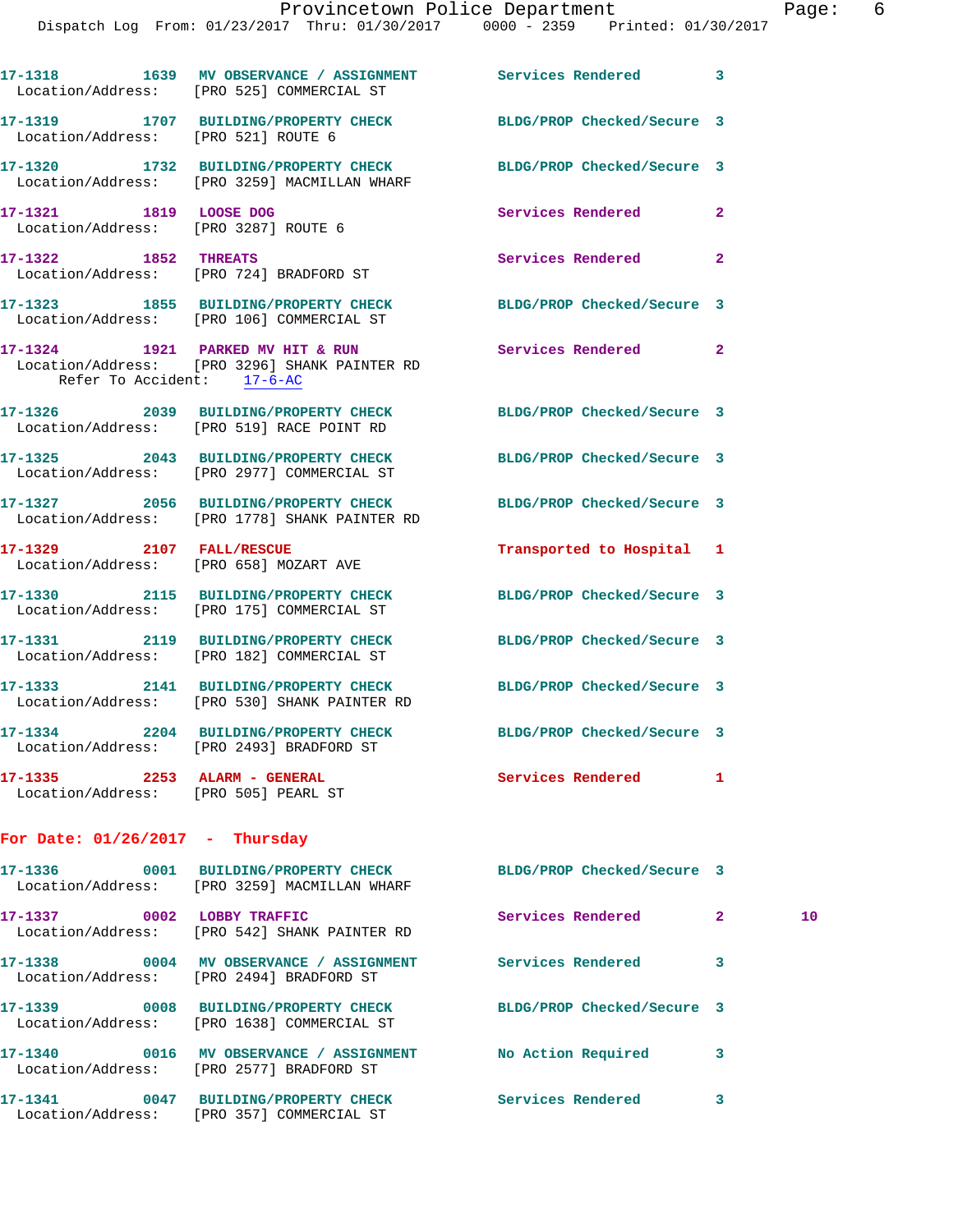**17-1343 0050 BUILDING/PROPERTY CHECK Services Rendered 3**  Location/Address: [PRO 2559] COMMERCIAL ST **17-1344 0109 MV OBSERVANCE / ASSIGNMENT Services Rendered 3** 

Location/Address: STANDISH ST + BRADFORD ST

**17-1345 0127 MV OBSERVANCE / ASSIGNMENT No Action Required 3**  Location/Address: [PRO 413] CONWELL ST

**17-1346 0150 BUILDING/PROPERTY CHECK BLDG/PROP Checked/Secure 3**  Location/Address: [PRO 1638] COMMERCIAL ST

**17-1347 0236 BUILDING/PROPERTY CHECK BLDG/PROP Checked/Secure 3**  Location/Address: [PRO 16] BRADFORD ST

Location/Address: [PRO 379] COMMERCIAL ST

Location/Address: [PRO 306] COMMERCIAL ST

**17-1353 0527 MV OBSERVANCE / ASSIGNMENT No Action Required 3**  Location/Address: [PRO 58] BRADFORD ST

Location/Address: [PRO 2521] ROUTE 6

Location/Address: [PRO 1494] ALDEN ST

Location/Address: [PRO 4048] ROUTE 6

Location/Address: [PRO 3430] COMMERCIAL ST

Location/Address: [PRO 447] JEROME SMITH RD

Location/Address: [PRO 525] COMMERCIAL ST

**17-1354 0550 BUILDING/PROPERTY CHECK Services Rendered 3** 

Location/Address: [PRO 564] BAYBERRY AVE

Location/Address: [PRO 3921] ROUTE 6

Location/Address: [PRO 569] WINSLOW ST

**17-1358 0836 SERVICE CALL/PET PANTRY Services Rendered 3**  Location/Address: [PRO 3296] SHANK PAINTER RD

**17-1359 0904 BUILDING/PROPERTY CHECK Services Rendered 3**  Location/Address: [PRO 3259] MACMILLAN WHARF

**17-1361 0919 MV OBSERVANCE / ASSIGNMENT Services Rendered 3** 

**17-1362 0931 ANIMAL CALL/TRURO Services Rendered 2**  Location/Address: [PRO 542] SHANK PAINTER RD

**17-1363 1031 BUILDING/PROPERTY CHECK Services Rendered 3**  Location/Address: [PRO 2898] JEROME SMITH RD

**17-1364 1055 FOLLOW UP FOLLOW UP 2**  Location/Address: [PRO 425] COURT ST

**17-1365 1134 BUILDING/PROPERTY CHECK Services Rendered 3**  Location/Address: [PRO 2483] COMMERCIAL ST

**17-1348 0302 BUILDING/PROPERTY CHECK BLDG/PROP Checked/Secure 3 17-1349 0322 BUILDING/PROPERTY CHECK BLDG/PROP Checked/Secure 3** 

**17-1350 0424 BUILDING/PROPERTY CHECK Services Rendered 3** 

**17-1351 0507 BUILDING/PROPERTY CHECK BLDG/PROP Checked/Secure 3** 

**17-1352 0508 BUILDING/PROPERTY CHECK BLDG/PROP Checked/Secure 3** 

**17-1355 0605 BUILDING/PROPERTY CHECK BLDG/PROP Checked/Secure 3** 

**17-1356 0817 SERVICE CALL/SCHOOL Services Rendered 3** 

**17-1357 0826 MV OBSERVANCE / ASSIGNMENT Services Rendered 3** 

**17-1360 0914 ANIMAL CALL/SQUIRREL Services Rendered 2**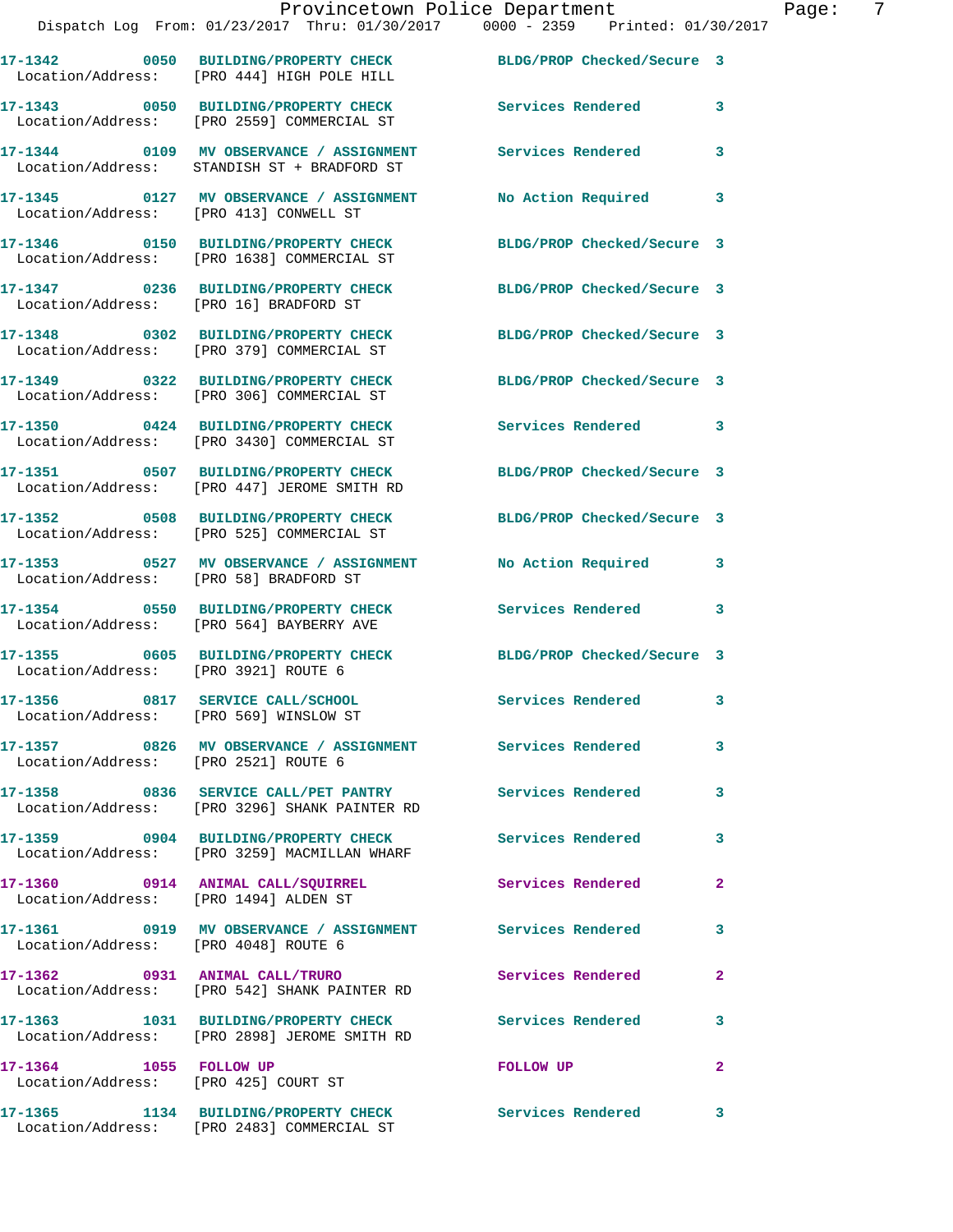Dispatch Log From: 01/23/2017 Thru: 01/30/2017 0000 - 2359 Printed: 01/30/2017

|                                      | 17-1366 1155 SERVICE CALL/MEETING Services Rendered<br>Location/Address: [PRO 3015] BRADFORD ST                  |                            | 3              |    |
|--------------------------------------|------------------------------------------------------------------------------------------------------------------|----------------------------|----------------|----|
|                                      | 17-1367 1235 MV OBSERVANCE / ASSIGNMENT Services Rendered<br>Location/Address: [PRO 2513] ROUTE 6                |                            | 3              |    |
|                                      | 17-1368 1311 BUILDING/PROPERTY CHECK Services Rendered<br>Location/Address: [PRO 2481] TREMONT ST                |                            | 3              |    |
|                                      | 17-1369 1329 ANIMAL CALL/PET PANTRY DONATIO Services Rendered<br>Location/Address: [PRO 1158] WINSLOW ST         |                            | $\overline{2}$ |    |
|                                      | 17-1370 1345 PARK, WALK & TALK Services Rendered Location/Address: [PRO 1892] SHANK PAINTER RD                   |                            | $\mathbf{2}$   |    |
|                                      | 17-1371 1536 PARK, WALK & TALK Services Rendered Location/Address: [PRO 285] COMMERCIAL ST                       |                            | $\mathbf{2}$   |    |
| Refer To Accident: 17-6-AC           | 17-1372 1618 FOLLOW UP<br>Location/Address: [PRO 3296] SHANK PAINTER RD                                          | Services Rendered          | $\overline{a}$ |    |
|                                      | 17-1373 1700 LOOSE DOG<br>Location/Address: [PRO 542] SHANK PAINTER RD                                           | Services Rendered          | 3              |    |
| Location/Address: COMMERCIAL ST      | 17-1374 1715 BUILDING/PROPERTY CHECK BLDG/PROP Checked/Secure 3                                                  |                            |                |    |
|                                      | 17-1375 1758 LOST WALLET<br>Location/Address: [PRO 542] SHANK PAINTER RD                                         | Services Rendered          | $\mathbf{3}$   |    |
|                                      | 17-1376 1802 BUILDING/PROPERTY CHECK BLDG/PROP Checked/Secure 3<br>Location/Address: [PRO 3259] MACMILLAN WHARF  |                            |                |    |
|                                      | 17-1377 1828 PARK, WALK & TALK STRINGER Services Rendered Location/Address: [PRO 105] COMMERCIAL ST              |                            | $\mathbf{2}$   |    |
| Location/Address: [PRO 3440] ROUTE 6 | 17-1378 1941 MV OBSERVANCE / ASSIGNMENT Services Rendered                                                        |                            | 3              |    |
|                                      | 17-1379 2032 BUILDING/PROPERTY CHECK BLDG/PROP Checked/Secure 3<br>Location/Address: [PRO 2499] RACE POINT RD    |                            |                |    |
|                                      | 17-1380 2043 BUILDING/PROPERTY CHECK BLDG/PROP Checked/Secure 3<br>Location/Address: [PRO 516] RACE POINT RD     |                            |                |    |
|                                      | 17-1381 2103 BUILDING/PROPERTY CHECK BLDG/PROP Checked/Secure 3<br>Location/Address: [PRO 3430] COMMERCIAL ST    |                            |                |    |
|                                      | 17-1382 2138 BUILDING/PROPERTY CHECK<br>Location/Address: [PRO 2493] BRADFORD ST                                 | BLDG/PROP Checked/Secure 3 |                |    |
|                                      | 17-1383 2330 BUILDING/PROPERTY CHECK<br>Location/Address: [PRO 1780] JOHNSON ST                                  | BLDG/PROP Checked/Secure 3 |                |    |
| Location/Address: [PRO 521] ROUTE 6  | 17-1384 2351 BUILDING/PROPERTY CHECK Services Rendered                                                           |                            | 3              |    |
|                                      | 17-1385 2353 BUILDING/PROPERTY CHECK BLDG/PROP Checked/Secure 3<br>Location/Address: [PRO 3296] SHANK PAINTER RD |                            |                |    |
| For Date: $01/27/2017$ - Friday      |                                                                                                                  |                            |                |    |
|                                      | 17-1386 0001 LOBBY TRAFFIC<br>Location/Address: [PRO 542] SHANK PAINTER RD                                       | Services Rendered          | $\mathbf{2}$   | 12 |
|                                      | 17-1387 0003 MV OBSERVANCE / ASSIGNMENT Services Rendered 3<br>Location/Address: BRADFORD ST + RYDER ST          |                            |                |    |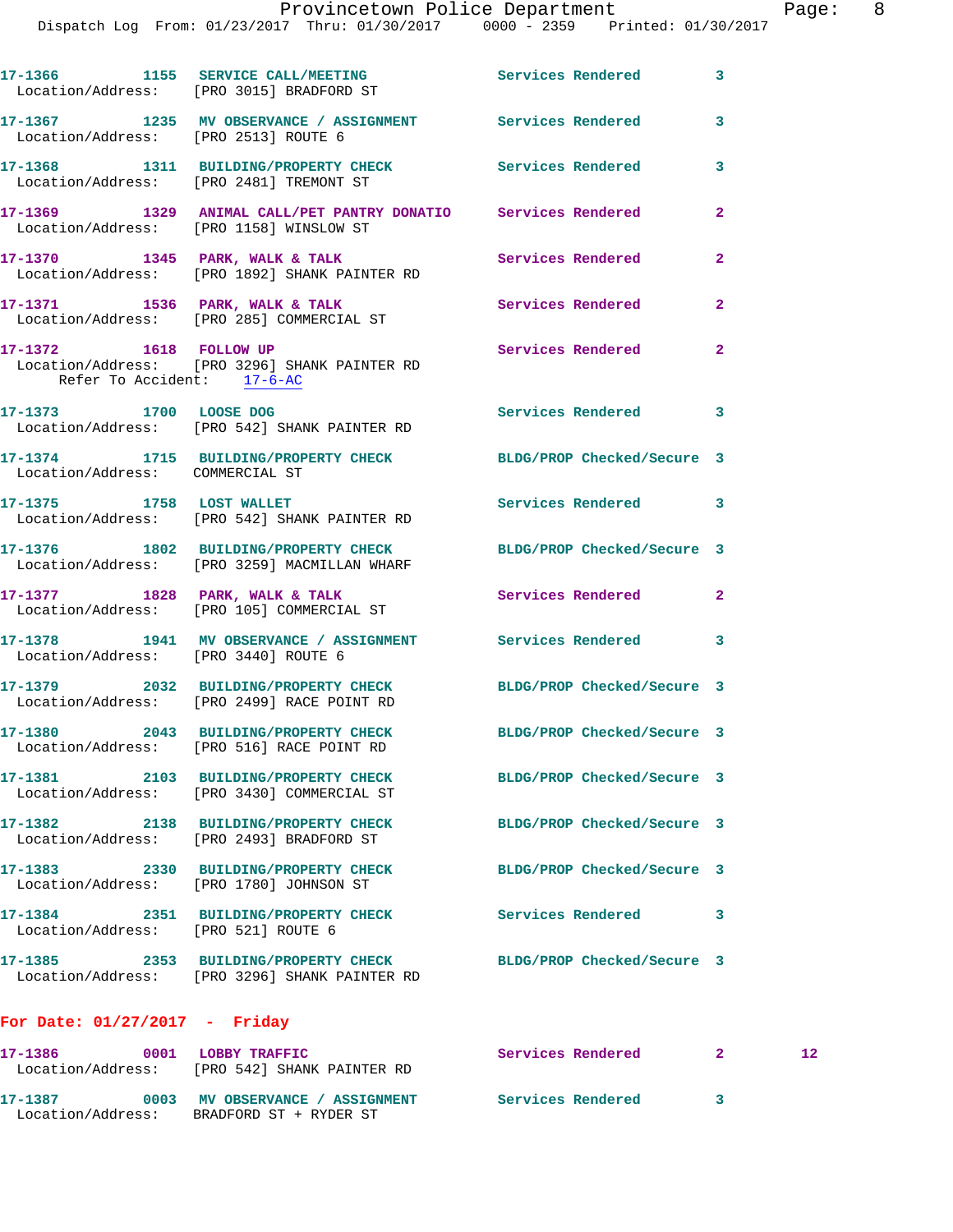|                     | Provincetown Police Department<br>Dispatch Log From: 01/23/2017 Thru: 01/30/2017 0000 - 2359 Printed: 01/30/2017   |                            |   |
|---------------------|--------------------------------------------------------------------------------------------------------------------|----------------------------|---|
|                     | 17-1388 60006 MV OBSERVANCE / ASSIGNMENT No Action Required<br>Location/Address: SNAIL RD + COMMERCIAL ST          |                            | 3 |
|                     | 17-1389 0056 BUILDING/PROPERTY CHECK<br>Location/Address: [PRO 2942] COMMERCIAL ST                                 | <b>Services Rendered</b>   | 3 |
|                     | 17-1390 0119 BUILDING/PROPERTY CHECK BLDG/PROP Checked/Secure 3<br>Location/Address: [PRO 341] COMMERCIAL ST       |                            |   |
|                     | 17-1391 0154 BUILDING/PROPERTY CHECK<br>Location/Address: [PRO 1778] SHANK PAINTER RD                              | BLDG/PROP Checked/Secure 3 |   |
|                     | 17-1392 0156 BUILDING/PROPERTY CHECK<br>Location/Address: [PRO 545] SHANK PAINTER RD                               | BLDG/PROP Checked/Secure 3 |   |
|                     | 17-1393 0158 BUILDING/PROPERTY CHECK BLDG/PROP Checked/Secure 3<br>Location/Address: [PRO 444] HIGH POLE HILL      |                            |   |
|                     | 17-1394 0211 MV OBSERVANCE / ASSIGNMENT Services Rendered<br>Location/Address: [PRO 1886] BRADFORD ST              |                            | 3 |
|                     | 17-1395 0300 BUILDING/PROPERTY CHECK BLDG/PROP Checked/Secure 3<br>Location/Address: [PRO 1886] BRADFORD ST        |                            |   |
|                     | 17-1396 0340 BUILDING/PROPERTY CHECK<br>Location/Address: [PRO 446] HOWLAND ST                                     | BLDG/PROP Checked/Secure 3 |   |
|                     | 17-1397 0344 BUILDING/PROPERTY CHECK BLDG/PROP Checked/Secure 3<br>Location/Address: [PRO 1645] HARRY KEMP WAY     |                            |   |
|                     | 17-1398 0345 BUILDING/PROPERTY CHECK<br>Location/Address: [PRO 3259] MACMILLAN WHARF                               | BLDG/PROP Checked/Secure 3 |   |
|                     | 17-1399 0514 BUILDING/PROPERTY CHECK Services Rendered<br>Location/Address: [PRO 3163] WINTHROP ST                 |                            | 3 |
|                     | 17-1400  0541 MV OBSERVANCE / ASSIGNMENT Services Rendered<br>Location/Address: JEROME SMITH RD + SHANK PAINTER RD |                            | 3 |
|                     | Location/Address: [PRO 2564] COMMERCIAL ST                                                                         | <b>False Alarm</b>         |   |
|                     | 17-1402 0619 MV OBSERVANCE / ASSIGNMENT<br>Location/Address: [PRO 447] JEROME SMITH RD                             | No Action Required         | 3 |
|                     | 17-1403 0713 BUILDING/PROPERTY CHECK<br>Location/Address: [PRO 2977] COMMERCIAL ST                                 | Services Rendered          | 3 |
| 17-1404 0814 SCHOOL | Location/Address: [PRO 569] WINSLOW ST                                                                             | Services Rendered          | 3 |
|                     |                                                                                                                    |                            |   |

**17-1405 0814 COURT Services Rendered 3**  Location/Address: [ORL] ROCK HARBOR RD

**17-1406 0823 PET BIN Services Rendered 2**  Location/Address: [PRO 3296] SHANK PAINTER RD

**17-1407 0835 MV OBSERVANCE / ASSIGNMENT Services Rendered 3**  Location: ALDEN STREET

Location/Address: [PRO 3287] ROUTE 6

**17-1409 0932 BUILDING/PROPERTY CHECK BLDG/PROP Checked/Secure 3** 

**17-1410 0933 BUILDING/PROPERTY CHECK BLDG/PROP Checked/Secure 3**  Location/Address: [PRO 3318] CEMETERY RD

**17-1408 0850 BUILDING/PROPERTY CHECK BLDG/PROP Checked/Secure 3** 

Location/Address: [PRO 3317] CEMETERY RD

17-1411 0933 F/U DOG BITE Services Rendered 2 Location/Address: [PRO 1952] COMMERCIAL ST

Page: 9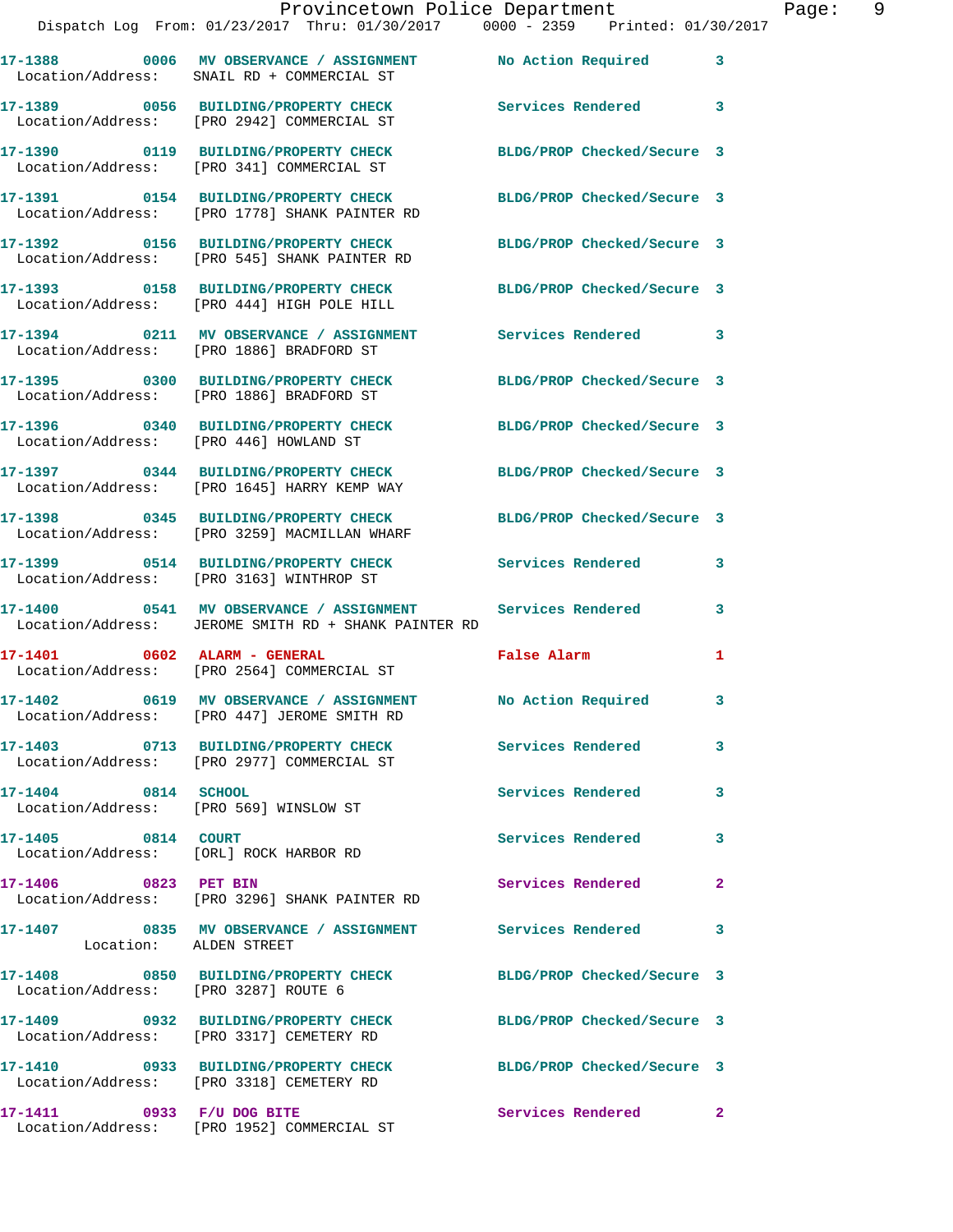Dispatch Log From: 01/23/2017 Thru: 01/30/2017 0000 - 2359 Printed: 01/30/2017

|                                        | 17-1412 0945 BUILDING/PROPERTY CHECK<br>Location/Address: [PRO 564] BAYBERRY AVE          | <b>Services Rendered</b>   | 3                          |
|----------------------------------------|-------------------------------------------------------------------------------------------|----------------------------|----------------------------|
| 17-1413 0951 PET PANTRY                | Location/Address: [PRO 285] COMMERCIAL ST                                                 | Services Rendered          | $\overline{2}$             |
| Location/Address: [PRO 2521] ROUTE 6   | 17-1414 0959 MV OBSERVANCE / ASSIGNMENT Services Rendered                                 |                            | 3                          |
|                                        | 17-1415 1023 PARK, WALK & TALK<br>Location/Address: [PRO 537] SHANK PAINTER RD            | Services Rendered          | $\mathbf{2}$               |
|                                        | 17-1416 1024 WELL BEING CHECK<br>Location/Address: [PRO 1190] COMMERCIAL ST               | <b>Services Rendered</b>   | 3                          |
|                                        | 17-1418 1036 BUILDING/PROPERTY CHECK<br>Location/Address: [PRO 3259] MACMILLAN WHARF      | Services Rendered          | 3                          |
|                                        | 17-1417 1038 COYOTE ON DOG ATTACK<br>Location/Address: [PRO 442] HARRY KEMP WAY           | Services Rendered          | $\mathbf{2}$               |
|                                        | 17-1419 1055 BUILDING/PROPERTY CHECK<br>Location/Address: [PRO 1780] JOHNSON ST           | BLDG/PROP Checked/Secure 3 |                            |
| Location/Address: SHANK PAINTER RD     | 17-1421 1104 MV OBSERVANCE / ASSIGNMENT Services Rendered                                 |                            | 3                          |
| 17-1422 1113 FOLLOW UP                 | Location/Address: [PRO 542] SHANK PAINTER RD                                              | SPOKEN TO                  | $\mathbf{2}$               |
|                                        | 17-1423 1137 ALARM - FALSE ALARM<br>Location/Address: [PRO 3718] BRADFORD ST              | Services Rendered          | $\blacksquare$             |
| $17 - 1424$ 1250 D.OT.                 | Location/Address: [PRO 2548] HOWLAND ST                                                   | Transported to Hospital 1  |                            |
| 17-1425 1257 LOST CREDIT CARD          | Location/Address: [PRO 542] SHANK PAINTER RD                                              | <b>Services Rendered</b>   | 3                          |
| Location/Address: [PRO 2521] ROUTE 6   | 17-1428 1301 MV OBSERVANCE / ASSIGNMENT                                                   | <b>Services Rendered</b>   | 3                          |
| 17-1427 1305 LIFT                      | Location/Address: [PRO 442] HARRY KEMP WAY                                                | Services Rendered 1        |                            |
|                                        | 17-1429 1321 PET FOOD PICK UP<br>Location/Address: [PRO 2474] BRADFORD ST                 | Services Rendered 3        |                            |
|                                        | 17-1430 1330 BUILDING/PROPERTY CHECK<br>Location/Address: [PRO 518] RACE POINT RD         | BLDG/PROP Checked/Secure 3 |                            |
|                                        | 17-1431 1330 BUILDING/PROPERTY CHECK<br>Location/Address: [PRO 519] RACE POINT RD         | BLDG/PROP Checked/Secure 3 |                            |
|                                        | 17-1432 1339 PET FOOD DELIVERY<br>Location/Address: [PRO 1158] WINSLOW ST                 | <b>Services Rendered</b>   | $\overline{\phantom{a}}$ 3 |
|                                        | 17-1434 1419 BUILDING/PROPERTY CHECK<br>Location/Address: [PRO 518] RACE POINT RD         | BLDG/PROP Checked/Secure 3 |                            |
|                                        | 17-1435   1419   BUILDING/PROPERTY CHECK<br>Location/Address: [PRO 519] RACE POINT RD     | BLDG/PROP Checked/Secure 3 |                            |
|                                        | 17-1437 1520 ANIMAL CALL/SEAGULL<br>Location/Address: [PRO 1989] COMMERCIAL ST            | Taken/Referred to Other 2  |                            |
|                                        | 17-1436  1606 MEDICAL EMERGENCY/FALL<br>Location/Address: [PRO 1493] UPPER MILLER HILL RD | Transported to Hospital 1  |                            |
| 17-1438    1632    SUSPICIOUS ACTIVITY |                                                                                           | <b>GONE ON ARRIVAL</b>     | $\mathbf{2}$               |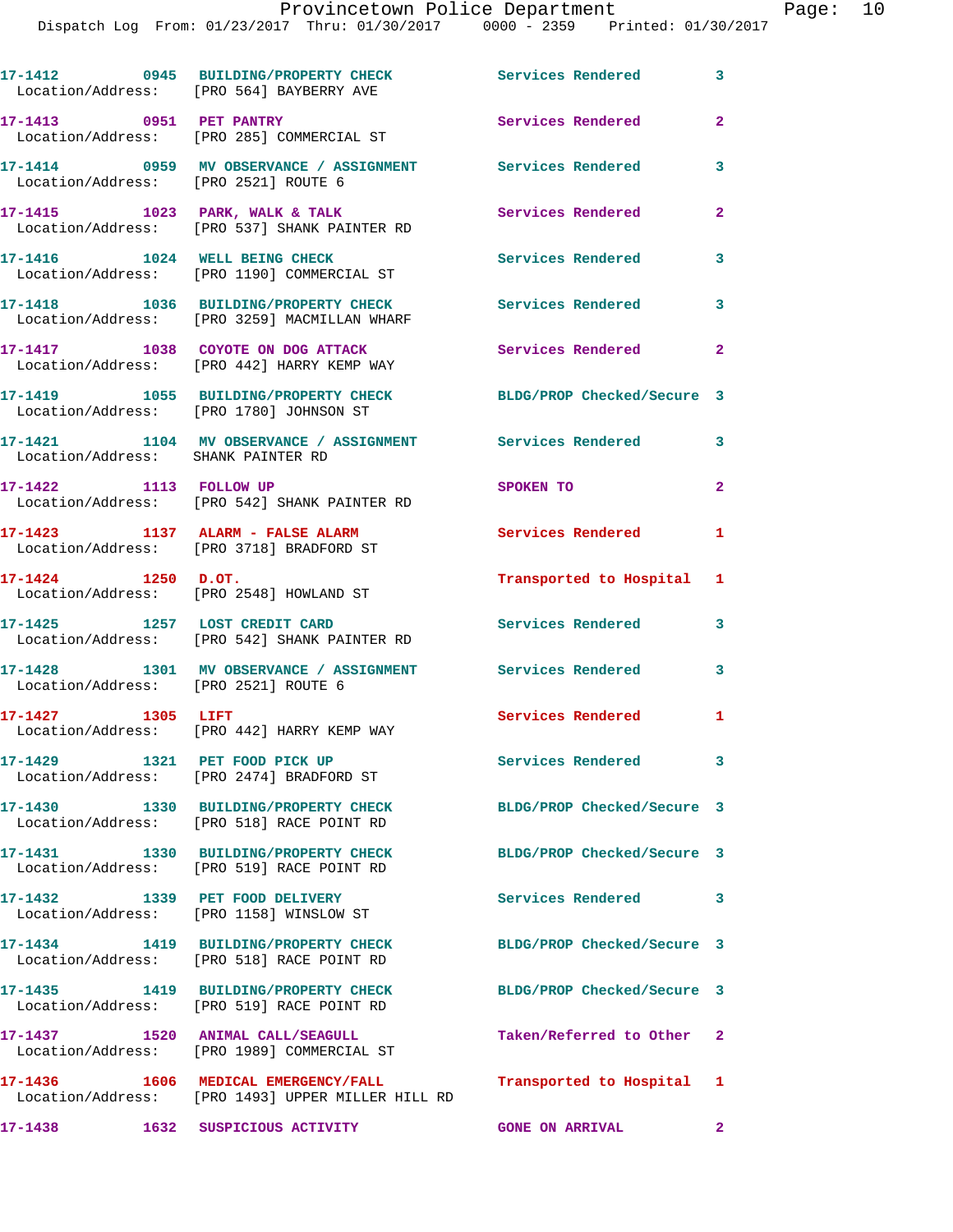|                                      |                                                                                                                                | Provincetown Police Department |              | Page: 11 |  |
|--------------------------------------|--------------------------------------------------------------------------------------------------------------------------------|--------------------------------|--------------|----------|--|
|                                      | Dispatch Log From: 01/23/2017 Thru: 01/30/2017 0000 - 2359 Printed: 01/30/2017<br>Location/Address: [PRO 530] SHANK PAINTER RD |                                |              |          |  |
|                                      | 17-1440 1656 MV OBSERVANCE / ASSIGNMENT Services Rendered 3<br>Location/Address: [PRO 106] COMMERCIAL ST                       |                                |              |          |  |
|                                      | 17-1441 1714 MV STOP<br>Location/Address: BRADFORD ST + STANDISH ST                                                            | <b>VERBAL WARNING</b>          | $\mathbf{3}$ |          |  |
|                                      | 17-1442 1724 BUILDING/PROPERTY CHECK Services Rendered 3<br>Location/Address: [PRO 2977] COMMERCIAL ST                         |                                |              |          |  |
|                                      | 17-1443 1744 MV OBSERVANCE / ASSIGNMENT Services Rendered 3<br>Location/Address: WINSLOW ST + BRADFORD ST                      |                                |              |          |  |
|                                      | 17-1444 1911 BUILDING/PROPERTY CHECK BLDG/PROP Checked/Secure 3<br>Location/Address: [PRO 3259] MACMILLAN WHARF                |                                |              |          |  |
|                                      | 17-1445 1942 BUILDING/PROPERTY CHECK BLDG/PROP Checked/Secure 3<br>Location/Address: [PRO 106] COMMERCIAL ST                   |                                |              |          |  |
|                                      | 17-1446   1949   GENERAL INFO                                                                                                  | Services Rendered 3            |              |          |  |
|                                      | 17-1447 2004 BUILDING/PROPERTY CHECK BLDG/PROP Checked/Secure 3<br>Location/Address: [PRO 440] HARRY KEMP WAY                  |                                |              |          |  |
|                                      | 17-1448 2006 MEDICAL EMERGENCY/DIF BREATH PATIENT REFUSAL 1<br>Location/Address: COMMERCIAL ST + BANGS ST                      |                                |              |          |  |
|                                      | 17-1449 2021 SUSPICIOUS ACTIVITY BLDG/PROP Checked/Secure 2<br>Location/Address: [PRO 1885] FRANKLIN ST                        |                                |              |          |  |
|                                      | 17-1450 2213 SUSPICIOUS ACTIVITY<br>Location/Address: [PRO 1830] BRADFORD ST                                                   | BLDG/PROP Checked/Secure 2     |              |          |  |
|                                      | 17-1451 2248 MEDICAL EMERGENCY Transported to Hospital 1<br>Location/Address: [PRO 658] MOZART AVE                             |                                |              |          |  |
|                                      | 17-1455 2337 BAR CHECK<br>Location/Address: [PRO 3443] COMMERCIAL ST                                                           | Services Rendered 2            |              |          |  |
| For Date: $01/28/2017$ - Saturday    |                                                                                                                                |                                |              |          |  |
|                                      | 17-1456 0001 BUILDING/PROPERTY CHECK BLDG/PROP Checked/Secure 3<br>Location/Address: [PRO 2539] RYDER ST                       |                                |              |          |  |
|                                      | 17-1457 0005 BUILDING/PROPERTY CHECK<br>Location/Address: [PRO 1638] COMMERCIAL ST                                             | BLDG/PROP Checked/Secure 3     |              |          |  |
|                                      | 17-1454 0008 LOBBY TRAFFIC<br>Location/Address: [PRO 542] SHANK PAINTER RD                                                     | Services Rendered 2            |              | 8        |  |
| Location/Address: ROUTE 6 + SNAIL RD | 17-1458 0017 MV OBSERVANCE / ASSIGNMENT Services Rendered                                                                      |                                | 3            |          |  |
|                                      | 17-1459 0053 BUILDING/PROPERTY CHECK BLDG/PROP Checked/Secure 3<br>Location/Address: [PRO 1780] JOHNSON ST                     |                                |              |          |  |
|                                      | 17-1460 0057 BUILDING/PROPERTY CHECK BLDG/PROP Checked/Secure 3<br>Location/Address: [PRO 105] COMMERCIAL ST                   |                                |              |          |  |
|                                      | 17-1461 0106 MV OBSERVANCE / ASSIGNMENT<br>Location/Address: RYDER ST + BRADFORD ST                                            | No Action Required 3           |              |          |  |
|                                      | 17-1462 0130 BUILDING/PROPERTY CHECK BLDG/PROP Checked/Secure 3<br>Location/Address: [PRO 379] COMMERCIAL ST                   |                                |              |          |  |
|                                      | 17-1463 0157 BUILDING/PROPERTY CHECK<br>Location/Address: [PRO 440] HARRY KEMP WAY                                             | BLDG/PROP Checked/Secure 3     |              |          |  |
|                                      | 17-1464 0201 BUILDING/PROPERTY CHECK Services Rendered 3                                                                       |                                |              |          |  |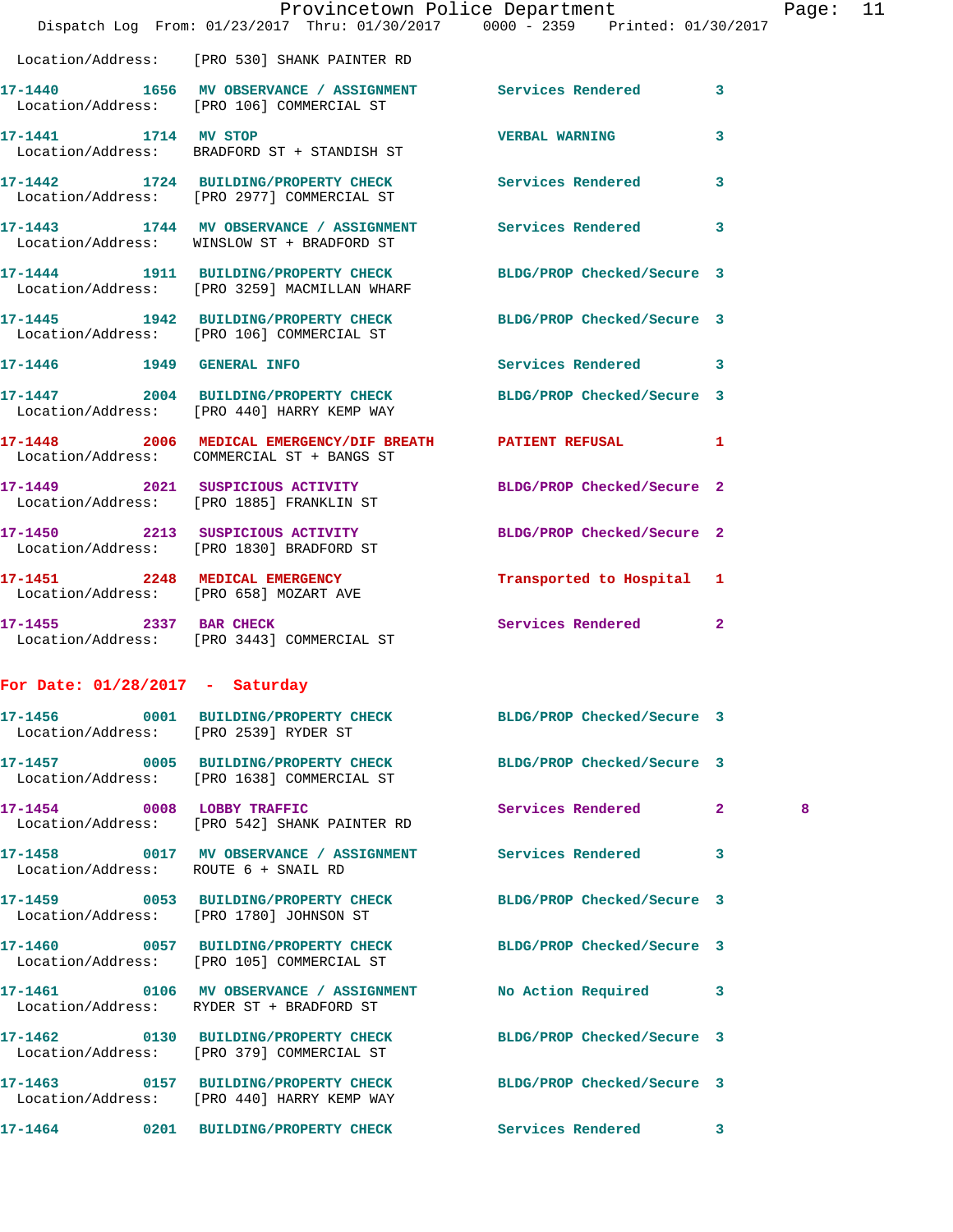|                                                                      | Provincetown Police Department<br>Dispatch Log From: 01/23/2017 Thru: 01/30/2017 0000 - 2359 Printed: 01/30/2017  |                            |              |
|----------------------------------------------------------------------|-------------------------------------------------------------------------------------------------------------------|----------------------------|--------------|
|                                                                      | Location/Address: [PRO 564] BAYBERRY AVE                                                                          |                            |              |
|                                                                      | 17-1465 0259 BUILDING/PROPERTY CHECK BLDG/PROP Checked/Secure 3<br>Location/Address: [PRO 1778] SHANK PAINTER RD  |                            |              |
|                                                                      | 17-1466 0301 BUILDING/PROPERTY CHECK BLDG/PROP Checked/Secure 3<br>Location/Address: [PRO 545] SHANK PAINTER RD   |                            |              |
|                                                                      | 17-1467 6456 MV OBSERVANCE / ASSIGNMENT Services Rendered<br>Location/Address: SHANK PAINTER RD + JEROME SMITH RD |                            | 3            |
|                                                                      | 17-1468 0533 BUILDING/PROPERTY CHECK BLDG/PROP Checked/Secure 3<br>Location/Address: [PRO 1646] WINSLOW ST        |                            |              |
| Location/Address: [PRO 521] ROUTE 6                                  | 17-1469 0601 BUILDING/PROPERTY CHECK Services Rendered                                                            |                            | 3            |
|                                                                      | 17-1470 0627 BUILDING/PROPERTY CHECK<br>Location/Address: [PRO 72] PROVINCELANDS RD                               | <b>Services Rendered</b>   | 3            |
| 17-1471 0648 CHEST PAINS                                             | Location/Address: [PRO 943] HARRY KEMP WAY                                                                        | <b>PATIENT REFUSAL</b>     | 1            |
|                                                                      | 17-1472 0742 BUILDING/PROPERTY CHECK<br>Location/Address: [PRO 530] SHANK PAINTER RD                              | BLDG/PROP Checked/Secure 3 |              |
| Location/Address: [PRO 2521] ROUTE 6                                 | 17-1473 0826 MV OBSERVANCE / ASSIGNMENT Services Rendered                                                         |                            | 3            |
|                                                                      | 17-1474 0830 BUILDING/PROPERTY CHECK<br>Location/Address: [PRO 3259] MACMILLAN WHARF                              | BLDG/PROP Checked/Secure 3 |              |
| 17-1475 0844 PET PANTRY                                              | Location/Address: [PRO 3296] SHANK PAINTER RD                                                                     | <b>Services Rendered</b>   | 3            |
| Location/Address: [PRO 571] ALDEN ST                                 | 17-1476 0904 BUILDING/PROPERTY CHECK                                                                              | BLDG/PROP Checked/Secure 3 |              |
| Location/Address: [PRO 1494] ALDEN ST                                | 17-1477 0907 SQUIRREL IN HOUSE                                                                                    | Services Rendered          | $\mathbf{2}$ |
| Location/Address: [PRO 3440] ROUTE 6                                 | 17-1478  0913 MV OBSERVANCE / ASSIGNMENT Services Rendered                                                        |                            | 3            |
|                                                                      | 17-1479   0915 MV OBSERVANCE / ASSIGNMENT   Services Rendered<br>Location/Address: BRADFORD ST + HOWLAND ST       |                            | 3            |
|                                                                      | 17-1480 0925 WRITTEN WARNING STOP SIGN<br>Location/Address: WILLOW DR + HOWLAND ST                                | Citation/Warning Issued    | 3            |
| 17-1481 0933 DISTURBANCE                                             | Location/Address: [PRO 2266] COMMERCIAL ST                                                                        | <b>Services Rendered</b>   | 1            |
| Location/Address: ANTHONY ST                                         | 17-1482 0935 CITATION STOP SIGN                                                                                   | Citation/Warning Issued    | 3            |
|                                                                      | 17-1483 0950 ANKLE INJURY<br>Location/Address: [PRO 2266] COMMERCIAL ST                                           | <b>PATIENT REFUSAL</b>     | 1            |
| 17-1484 0956 BURGLAR ALARM<br>Location/Address: [PRO 656] COOK ST    |                                                                                                                   | False Alarm                | 1            |
| 17-1490    1031    FOLLOW UP<br>Location/Address: [PRO 425] COURT ST |                                                                                                                   | FOLLOW UP                  | 2            |
| 17-1485 1147 RESCUE/DOT                                              | Location/Address: [PRO 440] HARRY KEMP WAY                                                                        | Transported to Hospital    | 1            |
|                                                                      | 17-1487 1153 BUILDING/PROPERTY CHECK<br>Location/Address: [PRO 526] RYDER ST EXT                                  | BLDG/PROP Checked/Secure 3 |              |

Page:  $12$ <br> $17$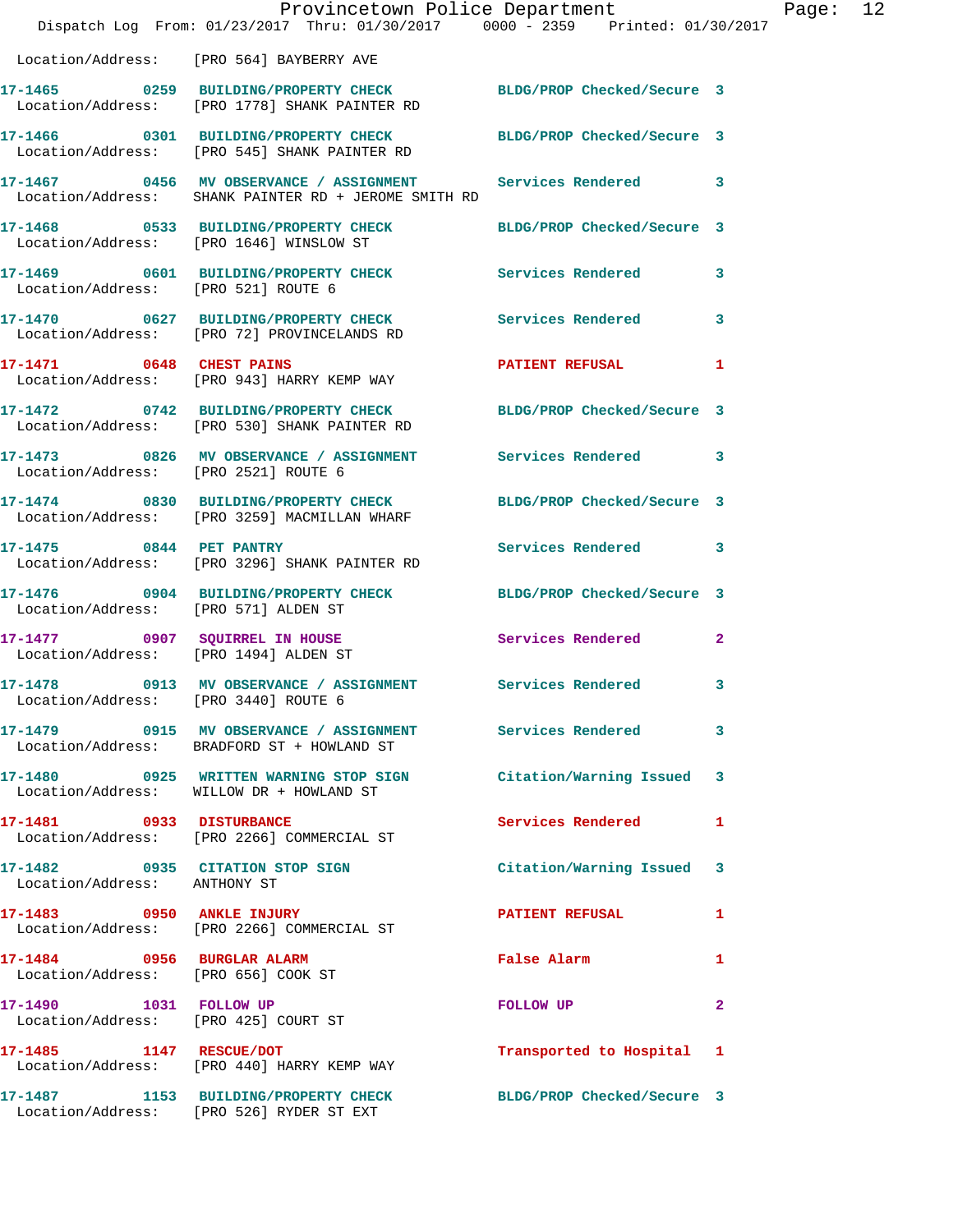|                                  | Provincetown Police Department                                                 |                          |              |
|----------------------------------|--------------------------------------------------------------------------------|--------------------------|--------------|
|                                  | Dispatch Log From: 01/23/2017 Thru: 01/30/2017 0000 - 2359 Printed: 01/30/2017 |                          |              |
|                                  |                                                                                |                          |              |
|                                  |                                                                                |                          | 3            |
|                                  | Location/Address: [PRO 3296] SHANK PAINTER RD                                  |                          |              |
|                                  |                                                                                |                          |              |
|                                  | 17-1489 1202 BUILDING/PROPERTY CHECK BLDG/PROP Checked/Secure 3                |                          |              |
|                                  | Location/Address: [PRO 2898] JEROME SMITH RD                                   |                          |              |
|                                  |                                                                                | <b>FOLLOW UP</b>         | $\mathbf{2}$ |
|                                  | Location/Address: [PRO 2266] COMMERCIAL ST                                     |                          |              |
|                                  |                                                                                |                          |              |
|                                  | 17-1492 1227 BUILDING/PROPERTY CHECK BLDG/PROP Checked/Secure 3                |                          |              |
|                                  | Location/Address: [PRO 3287] ROUTE 6                                           |                          |              |
|                                  |                                                                                |                          |              |
|                                  | 17-1493 1229 BUILDING/PROPERTY CHECK BLDG/PROP Checked/Secure 3                |                          |              |
|                                  | Location/Address: [PRO 2483] COMMERCIAL ST                                     |                          |              |
|                                  |                                                                                | <b>Services Rendered</b> | 3            |
| Location/Address: THISTLEMORE RD |                                                                                |                          |              |
|                                  |                                                                                |                          |              |

Location/Address: [PRO 530] SHANK PAINTER RD

Location/Address: [PRO 516] RACE POINT RD

Location/Address: [PRO 521] ROUTE 6

Location/Address: [PRO 16] BRADFORD ST

**17-1510 2036 BUILDING/PROPERTY CHECK BLDG/PROP Checked/Secure 3** 

**17-1511 2044 BUILDING/PROPERTY CHECK BLDG/PROP Checked/Secure 3** 

Page:  $13$ 

|                                                             | 17-1489 1202 BUILDING/PROPERTY CHECK BLDG/PROP Checked/Secure 3<br>Location/Address: [PRO 2898] JEROME SMITH RD |                            |              |
|-------------------------------------------------------------|-----------------------------------------------------------------------------------------------------------------|----------------------------|--------------|
| 17-1491    1212    FOLLOW UP                                | Location/Address: [PRO 2266] COMMERCIAL ST                                                                      | FOLLOW UP                  | $\mathbf{2}$ |
| Location/Address: [PRO 3287] ROUTE 6                        | 17-1492 1227 BUILDING/PROPERTY CHECK                                                                            | BLDG/PROP Checked/Secure 3 |              |
|                                                             | 17-1493 1229 BUILDING/PROPERTY CHECK BLDG/PROP Checked/Secure 3<br>Location/Address: [PRO 2483] COMMERCIAL ST   |                            |              |
| 17-1494 1232 PET PANTRY<br>Location/Address: THISTLEMORE RD |                                                                                                                 | <b>Services Rendered</b>   | 3            |
|                                                             | 17-1495 1248 BUILDING/PROPERTY CHECK BLDG/PROP Checked/Secure 3<br>Location/Address: [PRO 2540] RACE POINT RD   |                            |              |
|                                                             | 17-1497 1257 MV OBSERVANCE / ASSIGNMENT Services Rendered<br>Location/Address: SHANK PAINTER RD + PROVINCE RD   |                            | 3            |
| Location/Address: SNAIL RD                                  | 17-1496  1258 MV OBSERVANCE / ASSIGNMENT Services Rendered                                                      |                            | 3            |
|                                                             | 17-1498 1307 BUILDING/PROPERTY CHECK<br>Location/Address: [PRO 3317] CEMETERY RD                                | BLDG/PROP Checked/Secure 3 | 1            |
|                                                             | 17-1499 1548 BUILDING/PROPERTY CHECK<br>Location/Address: [PRO 2977] COMMERCIAL ST                              | BLDG/PROP Checked/Secure 3 |              |
|                                                             | $17-1500$ 1554 ALARM - FIRE<br>Location/Address: [PRO 2977] COMMERCIAL ST                                       | False Alarm                | 1            |
|                                                             | 17-1501 1635 BUILDING/PROPERTY CHECK<br>Location/Address: [PRO 357] COMMERCIAL ST                               | BLDG/PROP Checked/Secure 3 |              |
|                                                             | 17-1503 1705 BUILDING/PROPERTY CHECK<br>Location/Address: [PRO 444] HIGH POLE HILL                              | BLDG/PROP Checked/Secure 3 |              |
| 17-1504 1736 SICK RACCOON<br>Location/Address: CONWELL ST   |                                                                                                                 | Services Rendered 2        |              |
|                                                             | 17-1505 1844 BUILDING/PROPERTY CHECK BLDG/PROP Checked/Secure 3<br>Location/Address: [PRO 3259] MACMILLAN WHARF |                            |              |
| 17-1506                                                     | 1855 BUILDING/PROPERTY CHECK<br>Location/Address: [PRO 182] COMMERCIAL ST                                       | BLDG/PROP Checked/Secure 3 |              |
|                                                             | 17-1507 1903 BUILDING/PROPERTY CHECK<br>Location/Address: [PRO 175] COMMERCIAL ST                               | BLDG/PROP Checked/Secure 3 |              |
| 17-1508<br>Location/Address: [PRO 3440] ROUTE 6             | 1928 MV OBSERVANCE / ASSIGNMENT                                                                                 | BLDG/PROP Checked/Secure 3 |              |
|                                                             | 17-1509 2008 SUSPICIOUS ACTIVITY<br>Location/Address: BRADFORD ST + NICKERSON ST                                | Services Rendered          | 2            |

**17-1512 2103 BUILDING/PROPERTY CHECK BLDG/PROP Checked/Secure 3** 

**17-1513 2127 BUILDING/PROPERTY CHECK BLDG/PROP Checked/Secure 3**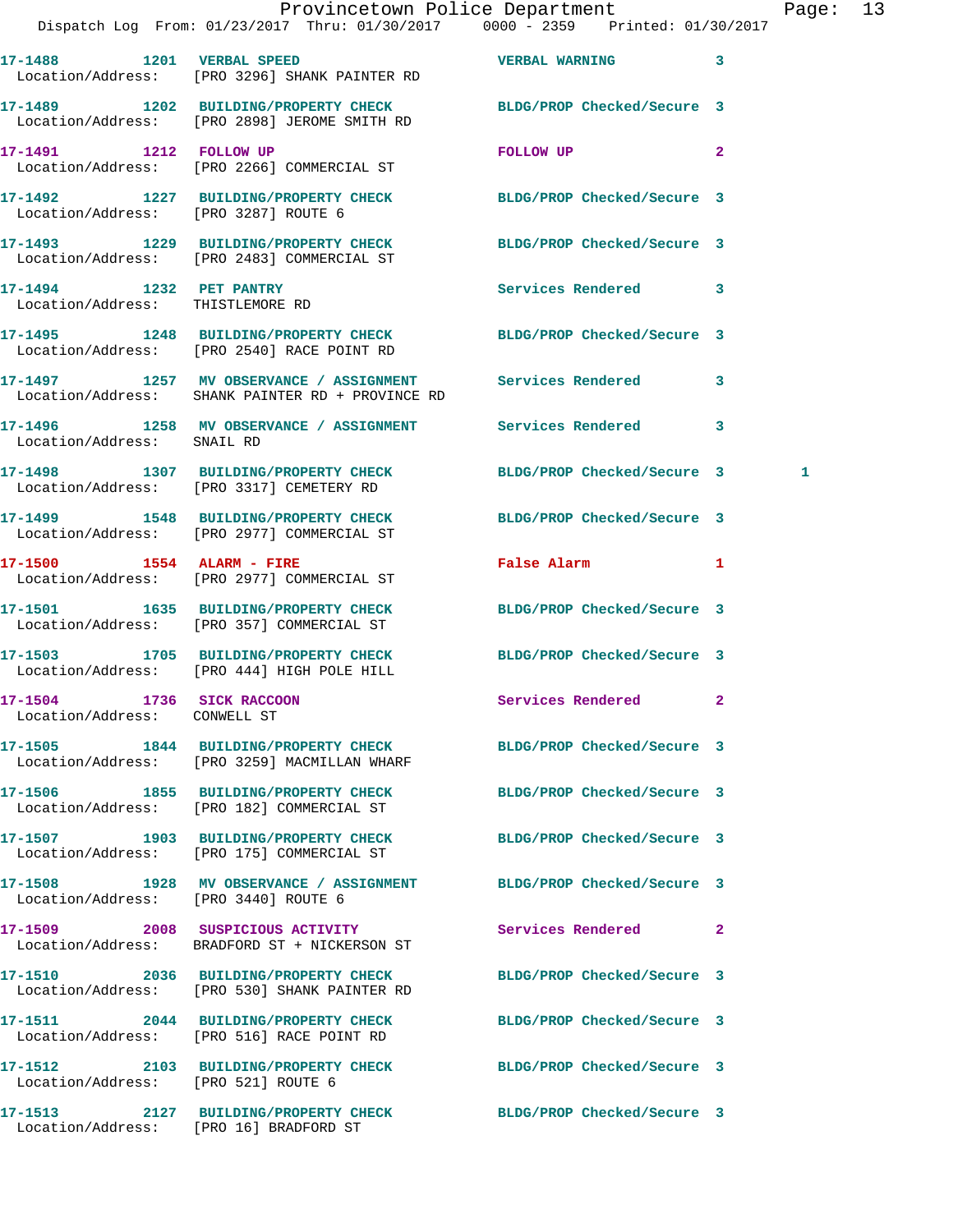|                                                        | 17-1514 2128 BUILDING/PROPERTY CHECK BLDG/PROP Checked/Secure 3<br>Location/Address: [PRO 530] SHANK PAINTER RD  |                          |              |    |
|--------------------------------------------------------|------------------------------------------------------------------------------------------------------------------|--------------------------|--------------|----|
|                                                        | 17-1515 2130 MV OBSERVANCE / ASSIGNMENT Services Rendered<br>Location/Address: [PRO 2577] BRADFORD ST            |                          | 3            |    |
|                                                        | 17-1516 2225 MV STOP<br>Location/Address: PEARL ST + FISHBURN CT                                                 | <b>VERBAL WARNING</b>    | 3            |    |
| 17-1517 2230 FOLLOW UP<br>Location/Address: CONWELL ST |                                                                                                                  | Services Rendered        | $\mathbf{2}$ |    |
|                                                        | 17-1518 2348 BUILDING/PROPERTY CHECK BLDG/PROP Checked/Secure 3<br>Location/Address: [PRO 16] BRADFORD ST        |                          |              |    |
| For Date: $01/29/2017$ - Sunday                        |                                                                                                                  |                          |              |    |
|                                                        | 17-1519 0001 BUILDING/PROPERTY CHECK Services Rendered 3<br>Location/Address: [PRO 3259] MACMILLAN WHARF         |                          |              |    |
|                                                        | 17-1520 0023 MV OBSERVANCE / ASSIGNMENT Services Rendered<br>Location/Address: BRADFORD ST + HOWLAND ST          |                          | 3            |    |
|                                                        | 17-1521 0052 BUILDING/PROPERTY CHECK BLDG/PROP Checked/Secure 3<br>Location/Address: [PRO 440] HARRY KEMP WAY    |                          |              |    |
|                                                        | 17-1522 0059 SUSPICIOUS ACTIVITY<br>Location/Address: [PRO 1213] FREEMAN ST                                      | Services Rendered        | $\mathbf{2}$ |    |
|                                                        | 17-1523 0111 911 GENERAL<br>Location/Address: [PRO 542] SHANK PAINTER RD                                         | <b>Services Rendered</b> | 3            |    |
|                                                        | 17-1525 0128 MV OBSERVANCE / ASSIGNMENT Services Rendered<br>Location/Address: BRADFORD ST + RYDER ST            |                          | 3            |    |
|                                                        | 17-1526 0204 BUILDING/PROPERTY CHECK BLDG/PROP Checked/Secure 3<br>Location/Address: [PRO 1778] SHANK PAINTER RD |                          |              |    |
|                                                        | 17-1527 0215 ASSIST CITIZEN<br>Location/Address: [PRO 105] COMMERCIAL ST                                         | <b>Services Rendered</b> | 3            |    |
|                                                        | 17-1528 0234 LOBBY TRAFFIC<br>Location/Address: [PRO 542] SHANK PAINTER RD                                       | Services Rendered 3      |              | 10 |
|                                                        | 17-1529 0306 BUILDING/PROPERTY CHECK BLDG/PROP Checked/Secure 3<br>Location/Address: [PRO 530] SHANK PAINTER RD  |                          |              |    |
|                                                        | 17-1530 0512 BUILDING/PROPERTY CHECK BLDG/PROP Checked/Secure 3<br>Location/Address: [PRO 3256] COMMERCIAL ST    |                          |              |    |
|                                                        | 17-1532 0532 BUILDING/PROPERTY CHECK BLDG/PROP Checked/Secure 3<br>Location/Address: [PRO 444] HIGH POLE HILL    |                          |              |    |
|                                                        | 17-1531 0535 BUILDING/PROPERTY CHECK BLDG/PROP Checked/Secure 3<br>Location/Address: [PRO 519] RACE POINT RD     |                          |              |    |
| Location/Address: ROUTE 6                              | 17-1533 6542 MV OBSERVANCE / ASSIGNMENT Services Rendered                                                        |                          | 3            |    |
| Location/Address: CONWELL ST                           | 17-1534 0611 ANIMAL CALL/RACCOON FOLLOW UP                                                                       |                          | $\mathbf{2}$ |    |
|                                                        | 17-1535 0729 MV OBSERVANCE / ASSIGNMENT Services Rendered<br>Location/Address: [PRO 2513] ROUTE 6                |                          | 3            |    |
| Location/Address: CONWELL ST                           | 17-1536 0815 SICK RACCOON/TRANSPORT Taken/Referred to Other                                                      |                          | $\mathbf{2}$ |    |
|                                                        | 17-1537 		 0837 MV OBSERVANCE / ASSIGNMENT Services Rendered 3                                                   |                          |              |    |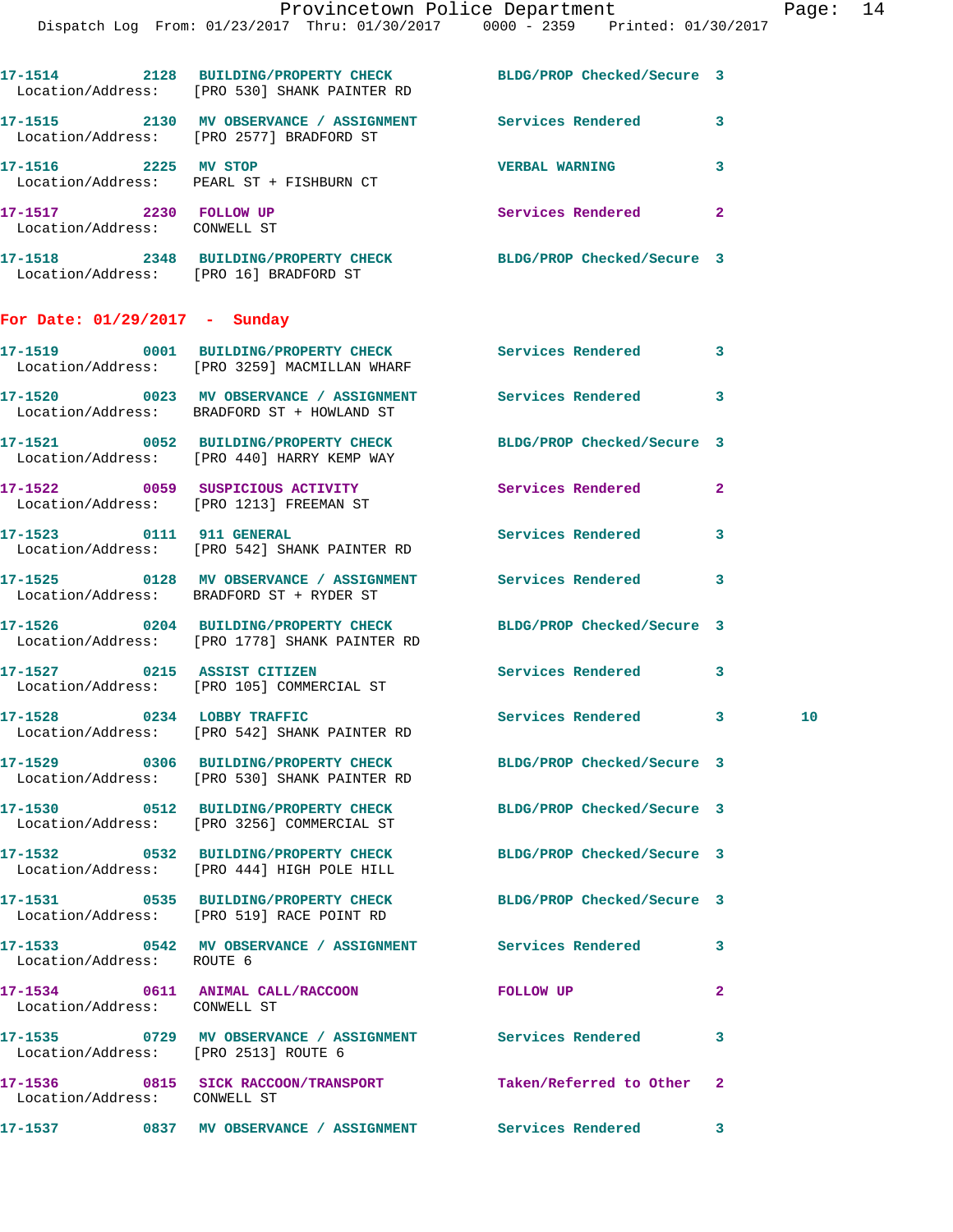|                                                                   | Provincetown Police Department                                                                                  |                            |                |
|-------------------------------------------------------------------|-----------------------------------------------------------------------------------------------------------------|----------------------------|----------------|
|                                                                   | Dispatch Log From: 01/23/2017 Thru: 01/30/2017 0000 - 2359 Printed: 01/30/2017                                  |                            |                |
| Location/Address: ROUTE 6                                         |                                                                                                                 |                            |                |
|                                                                   | 17-1538 0900 BUILDING/PROPERTY CHECK Services Rendered<br>Location/Address: [PRO 3430] COMMERCIAL ST            |                            | 3              |
|                                                                   | 17-1539 0904 MV OBSERVANCE / ASSIGNMENT<br>Location/Address: SNAIL RD + COMMERCIAL ST                           | <b>Services Rendered</b>   | 3              |
|                                                                   | 17-1540 0928 BUILDING/PROPERTY CHECK<br>Location/Address: [PRO 564] BAYBERRY AVE                                | <b>Services Rendered</b>   | 3              |
|                                                                   | 17-1541 0940 BUILDING/PROPERTY CHECK<br>Location/Address: [PRO 525] COMMERCIAL ST                               | BLDG/PROP Checked/Secure 3 |                |
|                                                                   | $17-1542$ 0953 PARK, WALK & TALK<br>Location/Address: [PRO 516] RACE POINT RD                                   | Services Rendered          | $\overline{2}$ |
|                                                                   | 17-1543 1012 BUILDING/PROPERTY CHECK Services Rendered<br>Location/Address: [PRO 2977] COMMERCIAL ST            |                            | 3              |
| 17-1544 1037 ROAD DEBRIS<br>Location/Address: [PRO 2519] ROUTE 6  |                                                                                                                 | <b>Services Rendered</b>   | $\mathbf{2}$   |
|                                                                   | 17-1545 1148 MV OBSERVANCE / ASSIGNMENT Services Rendered<br>Location/Address: BRADFORD ST + HIGH POLE HILL     |                            | 3              |
|                                                                   | 17-1546 1207 SUSPICIOUS ACTIVITY<br>Location/Address: [PRO 965] KIMBERLY LN                                     | Services Rendered          | $\mathbf{2}$   |
|                                                                   | 17-1547 1252 BUILDING/PROPERTY CHECK<br>Location/Address: [PRO 3163] WINTHROP ST                                | <b>Services Rendered</b>   | 3              |
|                                                                   | 17-1548 1302 BUILDING/PROPERTY CHECK<br>Location/Address: [PRO 3259] MACMILLAN WHARF                            | <b>Services Rendered</b>   | 3              |
| 17-1549 1352 FOUND WALLET<br>Location/Address: [PRO 2521] ROUTE 6 |                                                                                                                 | Services Rendered          | 3              |
|                                                                   | 17-1550 1415 BUILDING/PROPERTY CHECK<br>Location/Address: [PRO 99] COMMERCIAL ST                                | BLDG/PROP Checked/Secure 3 |                |
| Location/Address: [PRO 3921] ROUTE 6                              | 17-1551 1510 BUILDING/PROPERTY CHECK                                                                            | BLDG/PROP Checked/Secure 3 |                |
|                                                                   | 17-1552 1519 MV OBSERVANCE / ASSIGNMENT Services Rendered<br>Location/Address: RACE POINT RD + SEASHORE PARK DR |                            | 3              |
|                                                                   | 17-1553 1542 PARK, WALK & TALK<br>Location/Address: [PRO 105] COMMERCIAL ST                                     | Services Rendered          | $\overline{a}$ |
| Location/Address: [PRO 521] ROUTE 6                               | 17-1554 1634 BUILDING/PROPERTY CHECK                                                                            | <b>Services Rendered</b>   | 3              |
| 17-1555 1644 COMPLAINT                                            | Location/Address: [PRO 3296] SHANK PAINTER RD                                                                   | Services Rendered          | 3              |
|                                                                   | 17-1556 1734 BUILDING/PROPERTY CHECK<br>Location/Address: [PRO 446] HOWLAND ST                                  | BLDG/PROP Checked/Secure 3 |                |
| 17-1557 1738 LOST W-2 FORM                                        | Location/Address: [PRO 542] SHANK PAINTER RD                                                                    | Services Rendered          | 3              |
| 17-1558 1745 PARK, WALK & TALK<br>Location/Address: COMMERCIAL ST |                                                                                                                 | Services Rendered          | $\mathbf{2}$   |
|                                                                   | 17-1560 1747 BUILDING/PROPERTY CHECK<br>Location/Address: [PRO 1638] COMMERCIAL ST                              | BLDG/PROP Checked/Secure 3 |                |
|                                                                   | 17-1561 1751 BUILDING/PROPERTY CHECK                                                                            | BLDG/PROP Checked/Secure 3 |                |

Location/Address: [PRO 2539] RYDER ST

Page:  $15$ <br> $17$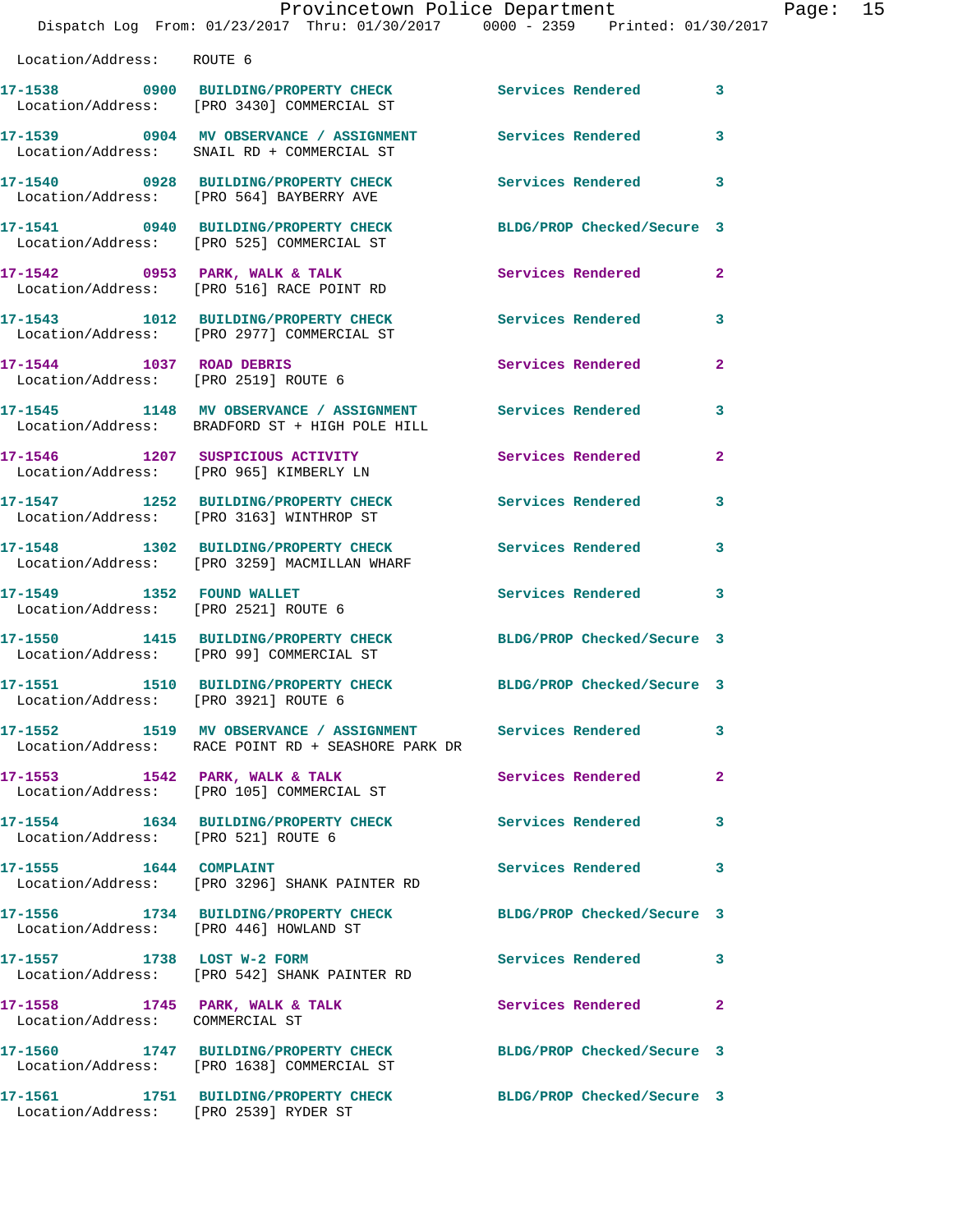|                                    |  | Provincetown Police Department |  |                                 | Page: $16$ |  |
|------------------------------------|--|--------------------------------|--|---------------------------------|------------|--|
| com: 01/23/2017   Thru: 01/30/2017 |  |                                |  | 0000 - 2359 Printed: 01/30/2017 |            |  |

|                                        | Dispatch Log From: 01/23/2017 Thru: 01/30/2017 0000 - 2359 Printed: 01/30/                                   |                            |                         |
|----------------------------------------|--------------------------------------------------------------------------------------------------------------|----------------------------|-------------------------|
| 17-1562 1754 BAR CHECK                 | Location/Address: [PRO 3443] COMMERCIAL ST                                                                   | Services Rendered 2        |                         |
|                                        | 17-1559 1815 PARK, WALK & TALK<br>Location/Address: [PRO 105] COMMERCIAL ST                                  | Services Rendered 2        |                         |
|                                        | 17-1563 1819 BUILDING/PROPERTY CHECK BLDG/PROP Checked/Secure 3<br>Location/Address: [PRO 2511] RYDER ST     |                            |                         |
|                                        | 17-1564 1823 BUILDING/PROPERTY CHECK BLDG/PROP Checked/Secure 3<br>Location/Address: [PRO 186] COMMERCIAL ST |                            |                         |
|                                        | 17-1565 1856 BUILDING/PROPERTY CHECK<br>Location/Address: [PRO 182] COMMERCIAL ST                            | BLDG/PROP Checked/Secure 3 |                         |
|                                        | 17-1566 1930 MV STOP<br>Location/Address: [PRO 3099] SHANK PAINTER RD                                        | <b>VERBAL WARNING</b>      | $\mathbf{3}$            |
|                                        | 17-1567 2004 BUILDING/PROPERTY CHECK<br>Location/Address: [PRO 2977] COMMERCIAL ST                           | Services Rendered 3        |                         |
|                                        | 17-1568 2034 ASSIST AGENCY / MUTUAL AID Services Rendered 3<br>Location: [PRO 3672] TOWN LINE                |                            |                         |
|                                        | 17-1570 2049 BUILDING/PROPERTY CHECK<br>Location/Address: [PRO 537] SHANK PAINTER RD                         | BLDG/PROP Checked/Secure 3 |                         |
|                                        | 17-1569 2052 BUILDING/PROPERTY CHECK BLDG/PROP Checked/Secure 3<br>Location/Address: [PRO 58] BRADFORD ST    |                            |                         |
| Location/Address: [PRO 94] BRADFORD ST | 17-1571 2106 MV OBSERVANCE / ASSIGNMENT Services Rendered                                                    |                            | $\overline{\mathbf{3}}$ |
|                                        | 17-1572 2144 BUILDING/PROPERTY CHECK Services Rendered<br>Location/Address: [PRO 433] RYDER ST EXT           |                            | $\overline{\mathbf{3}}$ |
| 17-1573 2343 MV STOP                   | Location/Address: COMMERCIAL ST + CONWAY ST                                                                  | <b>VERBAL WARNING</b>      | $\mathbf{3}$            |
|                                        |                                                                                                              |                            |                         |

## **For Date: 01/30/2017 - Monday**

|                                                      | 17-1574 0000 LOBBY TRAFFIC<br>Location/Address: [PRO 542] SHANK PAINTER RD                                       | Services Rendered 2   |                         |
|------------------------------------------------------|------------------------------------------------------------------------------------------------------------------|-----------------------|-------------------------|
| Location/Address: [PRO 16] BRADFORD ST               | 17-1576  0002 BUILDING/PROPERTY CHECK BLDG/PROP Checked/Secure 3                                                 |                       |                         |
|                                                      | 17-1575 0003 BUILDING/PROPERTY CHECK BLDG/PROP Checked/Secure 3<br>Location/Address: [PRO 530] SHANK PAINTER RD  |                       |                         |
| 17-1577 0019 MV STOP                                 | Location/Address: [PRO 542] SHANK PAINTER RD                                                                     | <b>VERBAL WARNING</b> | $\overline{\mathbf{3}}$ |
|                                                      | 17-1578 0038 BUILDING/PROPERTY CHECK BLDG/PROP Checked/Secure 3<br>Location/Address: [PRO 1778] SHANK PAINTER RD |                       |                         |
|                                                      | Location/Address: BRADFORD ST + RYDER ST                                                                         |                       | $\overline{\mathbf{3}}$ |
|                                                      | Location/Address: [PRO 3259] MACMILLAN WHARF                                                                     |                       | $\mathbf{3}$            |
| Location/Address: [PRO 606] CONWELL ST               | 17-1581 0053 SUSPICIOUS ACTIVITY                                                                                 | No Action Required    | $\overline{2}$          |
|                                                      | Location/Address: BRADFORD ST + HOWLAND ST                                                                       |                       | $\mathbf{3}$            |
| 17-1584 0116 MV STOP<br>Location/Address: HOWLAND ST |                                                                                                                  | <b>VERBAL WARNING</b> | $\mathbf{3}$            |